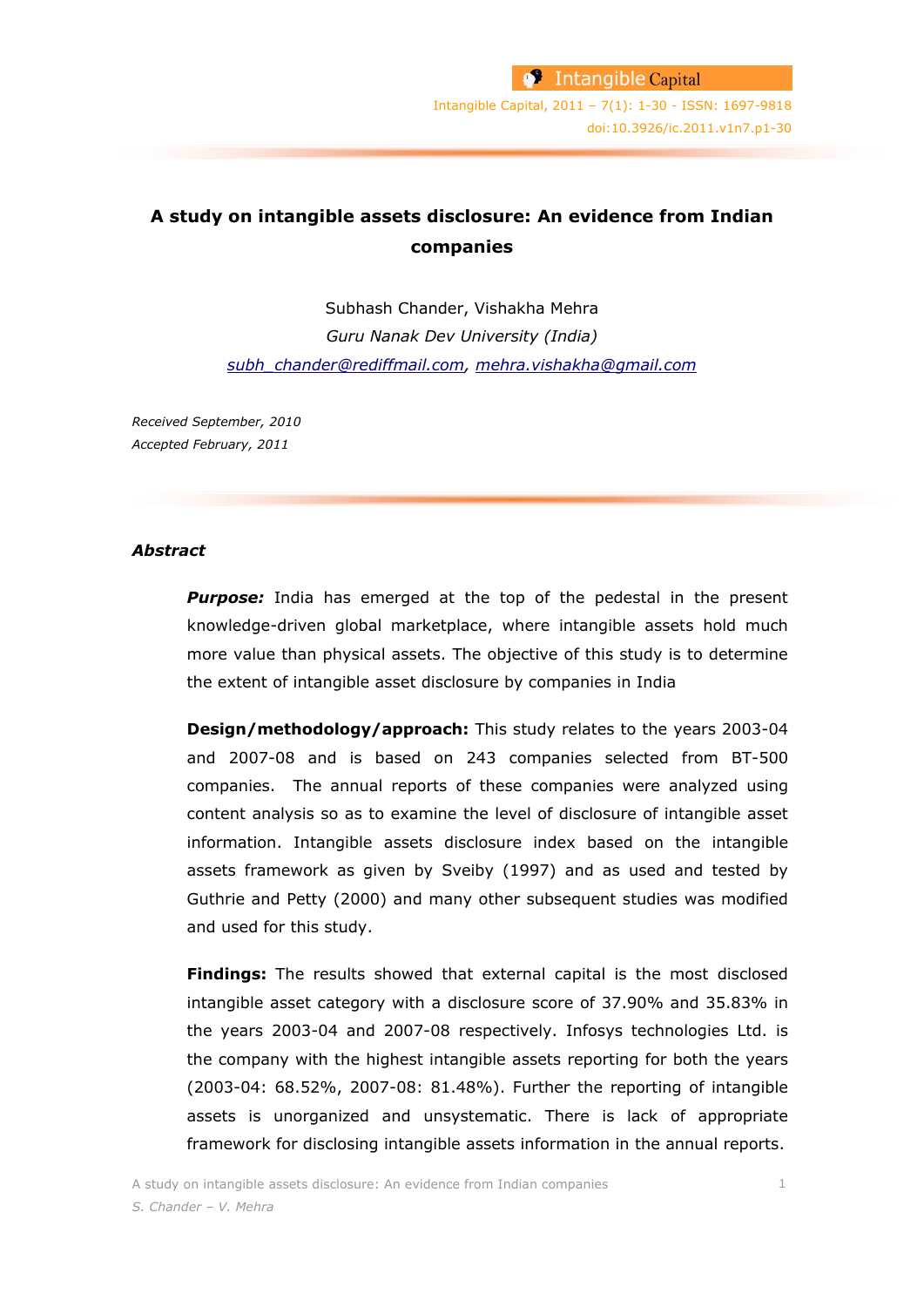Intangible Capital, 2011 – 7(1): 1-30 - ISSN: 1697-9818 doi:10.3926/ic.2011.v1n7.p1-30

**Originality/value:** This is perhaps the first comprehensive study on intangible assets disclosure based on a large sample of the companies from India. Literature reveals that now the intangible assets play relatively an increasingly significant role in the decision making process of various users of corporate reports. This study shows that the overall disclosure of intangible assets is low in India. Thus this study may be of value to the corporate sector in India to explore the areas of intangible assets disclosure so that they can provide useful and relevant information to the users of annual reports.

*Keywords:* intangible assets, content analysis, extent of disclosure, external capital, internal capital, human capital, reporting.

*Jel Codes:* M-41, M-480

### **1. Introduction**

The transition of Indian economy from production to knowledge podium and the growing software & IT, financial services, business outsourcing, media, healthcare, pharmaceutical industries etc. have lead to increasing investments in intangible assets by the companies. In such knowledge-driven global marketplace, intangible assets such as intellectual property, brands, customer relationship and talent hold much more value than tangible 'visible' assets such as capital, land, buildings, machinery etc. Global Intangible Tracker (GIT) conducted an extensive global study in 2007 on intangibles assets. According to this study, India was ranked third in the world with the highest intangible component as a percentage of the total enterprise value (TEV); measured in terms of value of disclosed and undisclosed tangible and intangible assets [\(www.sme.in/Currentnews.aspx?NewsID=1832\)](http://www.sme.in/Currentnews.aspx?NewsID=1832).

The disclosure of such intangible assets is presently restricted in the financial statements under the prevailing reporting practices. Corporate financial reporting needs to evolve to include elements which create value for businesses such as customer satisfaction, brand valuation, business collaborations, corporate culture, etc. The Financial Accounting Standards Board (FASB) also requires that financial reporting should provide information that is useful to present and potential investors and creditors and other users in making rational investment, credit and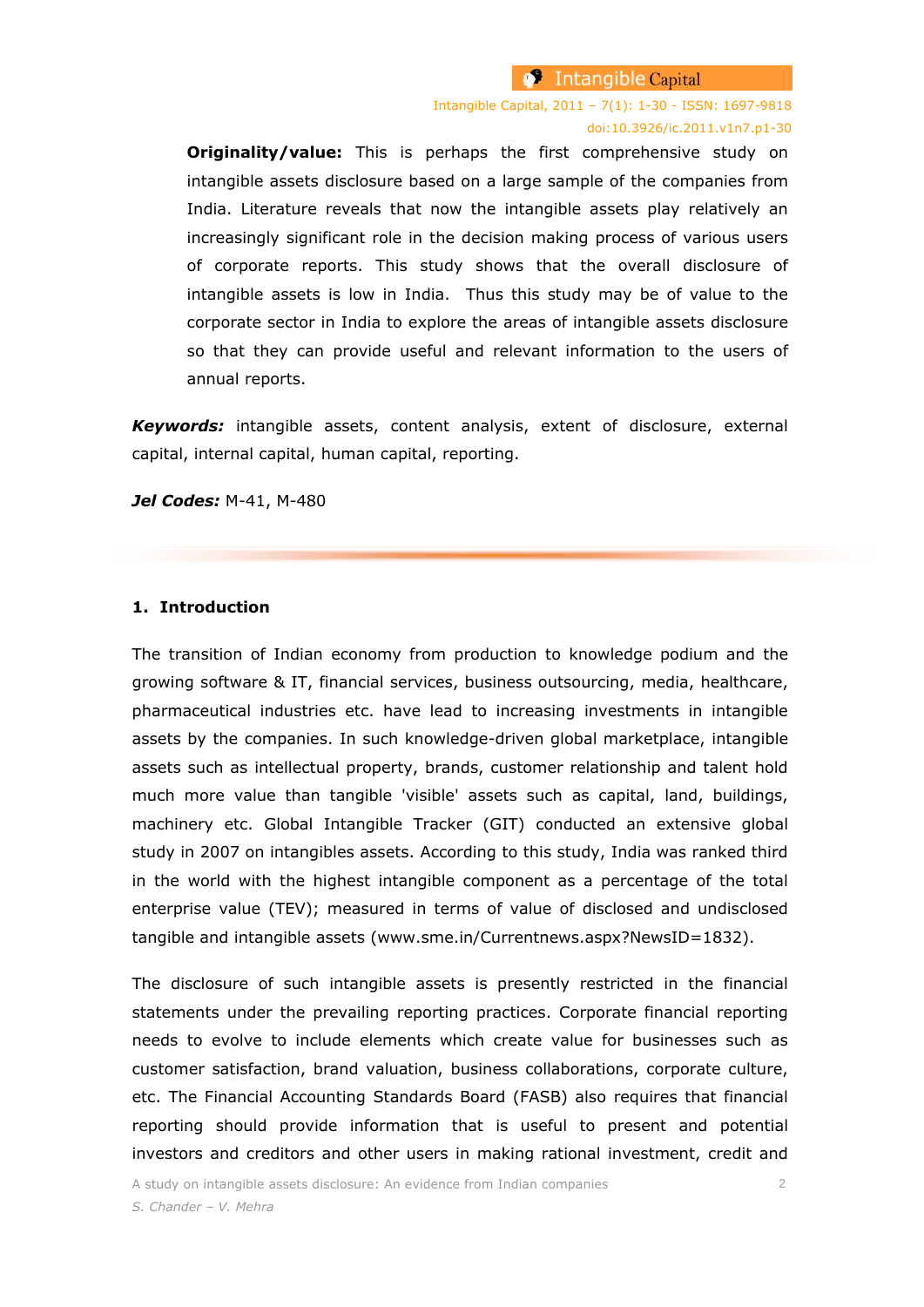similar decisions. The information on intangibles would certainly improve the quality of such decisions.

### **2. Meaning and categories of intangible assets**

The intricate nature of intangible assets makes them difficult to be defined. These can be referred as "hidden capabilities" of an organization (Edvinsson & Malone, 1997) or as knowledge based resources that contribute to the creation of a competitive advantage for the firm (Ordóñez de Pablos, 2005). The IFAC (1998) has referred to intellectual capital as "… the total stock of capital or knowledgebased equity that the company possesses." According to the Indian Accounting Standard (AS-26) an intangible assets is an "identifiable non-monetary asset without physical substance held for use in production or supply of goods and services for rental to others, or for administrative purposes." Lev (2001) uses the terms intangible assets, knowledge assets and intellectual capital interchangeably, arguing that they differ only in their discipline of origin- the accountant's intangible assets are knowledge assets for economists and intellectual capital for managers and lawyers.

Though most of the existing literature on intellectual capital equates intellectual capital to intangible assets, but Garcia-Parra et al. (2004) and Garcia-Parra et al. (2009) have refined the concept of intellectual capital. They suggested the existence of intangible liabilities also and hence their inclusion in the concept of intellectual capital. However, the scope of this paper is limited to studying the disclosure of intangible assets only.

Intangible assets of a company can be classified into four main categories-Human resources, External assets, Internal assets and Intellectual property assets. (Meritum, 2000; Guthrie, Petty & Johanson, 2001; Vergauwen & Alem, 2005)

#### **Human resources**

Human resources represent the individual knowledge stock of an organization as represented by its employees (Bontis, Crossan & Hulland, 2002). It is the single most important and powerful factor that differentiates one organization from another. It consists of specific individuals who cannot be owned by the company, nor can it be copied by any of its competitors. When a company invests in human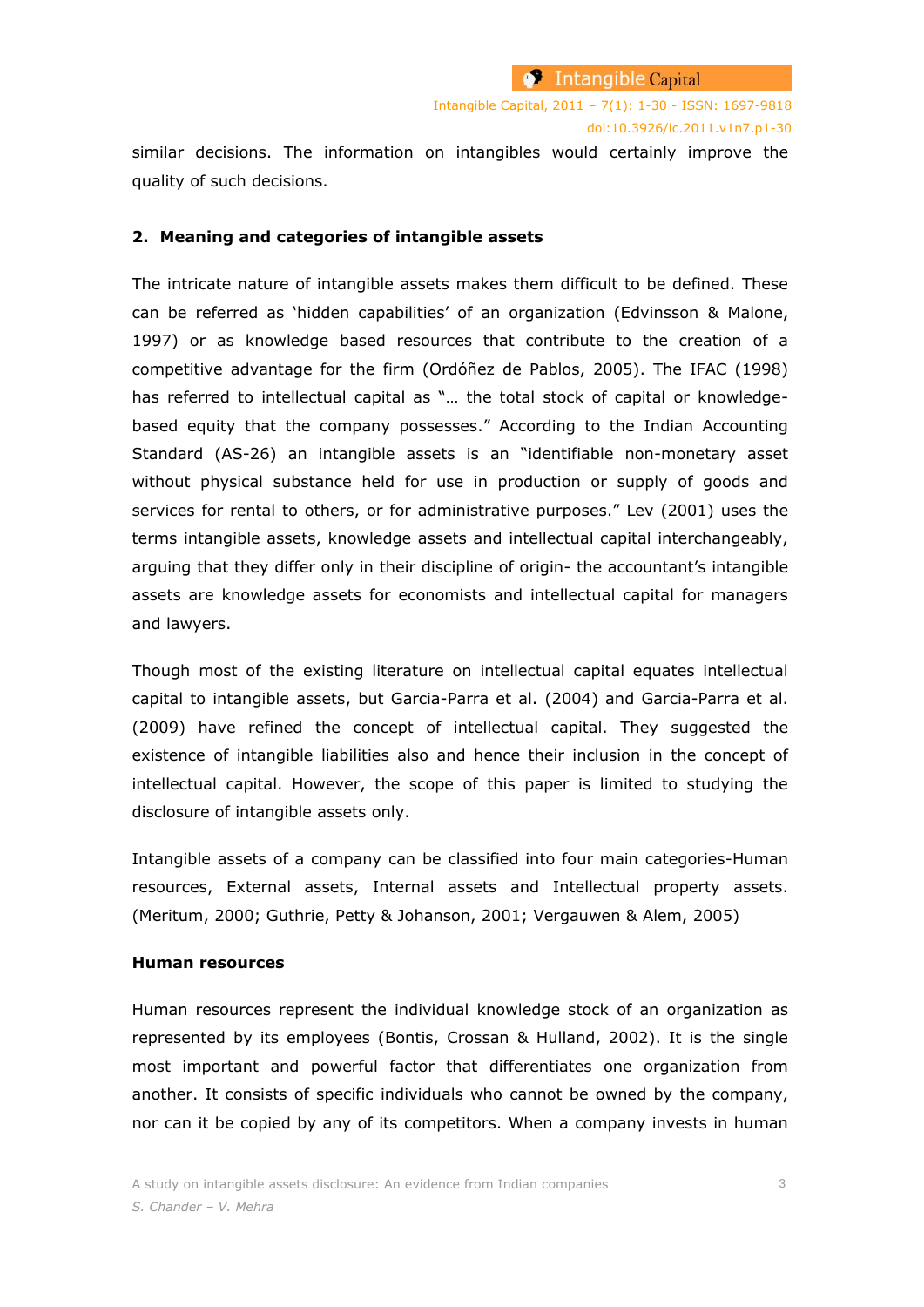capital, it increases its own value, gaining a sustainable long-run competitive advantage.

# **External assets**

This intangible assets category represents relationship of a company with its customers, suppliers, business partners, industry associates, market channels, investors, society etc. External assets are the market related intangibles that enhance the fitness of an organization for succeeding in the marketplace.

### **Internal assets**

Internal assets are systems, routines, technologies, databases, methodologies, processes and culture that are idiosyncratic to an organization. It comprises the capabilities of a company, its infrastructure and organizational processes to manufacture products and render services to the market. Intangible assets of this category constantly need to adapt to changing business scenarios. These assets give the organization a unique advantage over its competitors as these assets are not licensed to outsiders and are under company"s control.

#### **Intellectual property assets**

Intellectual property assets include know-how, copyrights, patents, products and tools that are owned by a corporation. These assets are valued based on their commercial potential. A corporation can derive its revenues from licensing these assets to outside users.

#### **3. Review of literature**

Intangible assets have become an integral part of value-creating process for any company. This necessitates its external communication to various interested parties like shareholders, investors etc. Several studies have been conducted in different parts of the world to examine the extent of intangible assets reporting. A snapshot of these studies is given in table 1: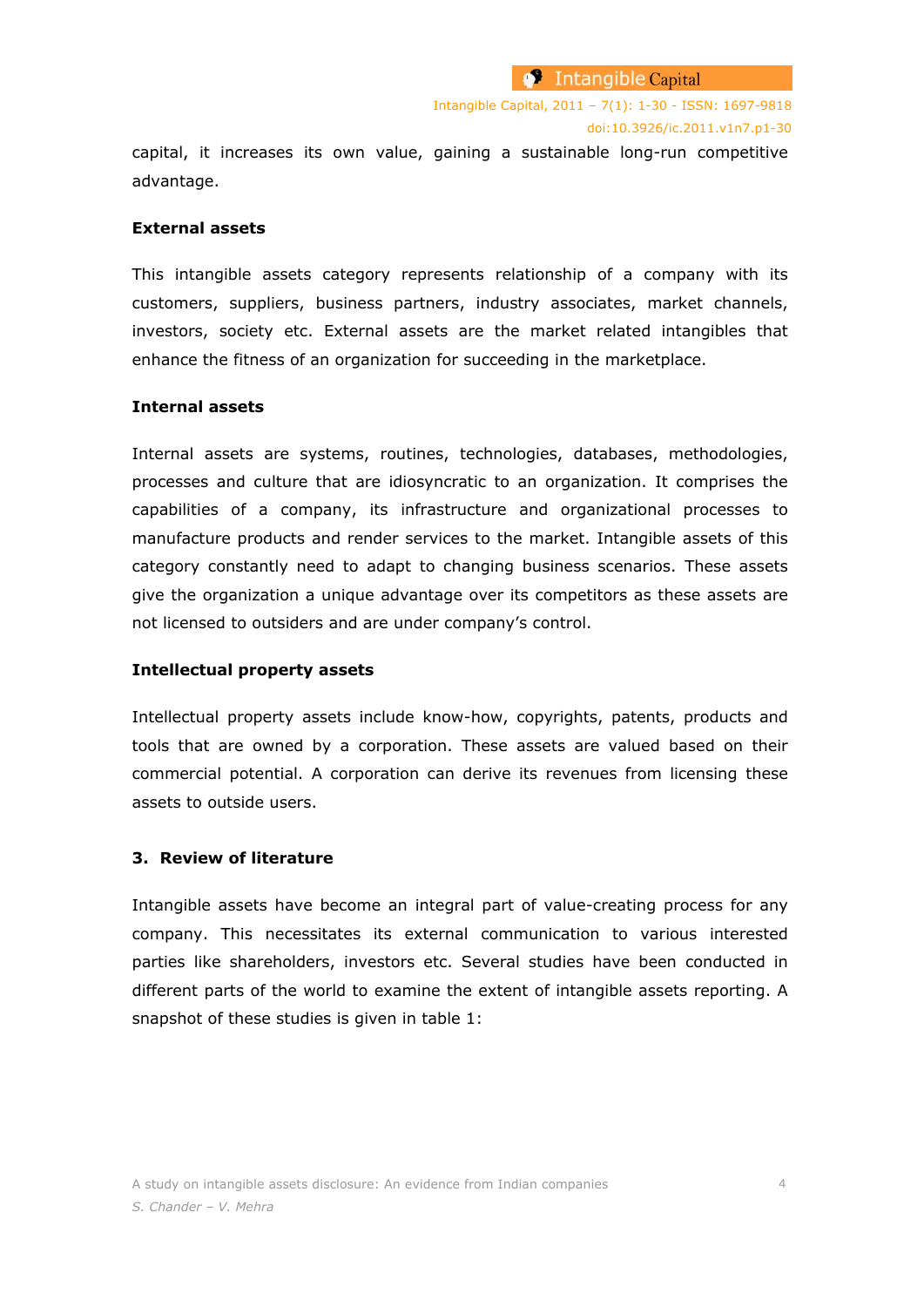Intangible Capital, 2011 – 7(1): 1-30 - ISSN: 1697-9818

doi:10.3926/ic.2011.v1n7.p1-30

| Author/<br>Year                     | <b>Sample</b><br>Size/<br><b>Country</b> | <b>Methodology</b><br>: Manual<br><b>Content</b><br><b>Analysis</b><br>(CA) or<br><b>Automated</b><br><b>Word search</b><br>(WS) | <b>Basis of</b><br>intangible<br>assets<br>framework<br>used  | No. of<br>disclosure<br>items in<br>intangible<br>assets<br>index | <b>Findings</b>                                                           |
|-------------------------------------|------------------------------------------|----------------------------------------------------------------------------------------------------------------------------------|---------------------------------------------------------------|-------------------------------------------------------------------|---------------------------------------------------------------------------|
| Guthrie &<br>Petty (2000)           | 20<br>(Australia)                        | <b>CA</b>                                                                                                                        | Sveiby<br>(1997)                                              | 24                                                                | External capital is<br>most reported<br>intangible assets<br>category     |
| <b>Brennan</b><br>(2001)            | 11<br>(Ireland)                          | <b>CA</b>                                                                                                                        | Sveiby<br>(1997)                                              | 24                                                                | External capital is<br>most reported<br>intangible assets<br>category     |
| Bozzolan et<br>al (2003)            | 30<br>(Italy)                            | <b>CA</b>                                                                                                                        | Sveiby<br>(1997)                                              | 22                                                                | External capital is<br>most reported<br>intangible assets<br>category     |
| April et al<br>(2003)               | 20<br>(South<br>Africa)                  | <b>CA</b>                                                                                                                        | Sveiby<br>(1997)                                              | 24                                                                | External capital is<br>most reported<br>intangible assets<br>category     |
| <b>Bontis</b><br>(2003)             | 10000<br>(Canada)                        | <b>WS</b>                                                                                                                        | Panel of<br>researchers<br>from world<br>congress             | 39                                                                | Overall disclosure of<br>intangible assets is<br>very low                 |
| Goh & Lim<br>(2004)                 | 20<br>(Malaysia)                         | <b>CA</b>                                                                                                                        | Sveiby<br>(1997)                                              | 24                                                                | External capital is<br>most reported<br>intangible assets<br>category     |
| Wong &<br>Gardner<br>(2004)         | 60<br>(New<br>Zealand)                   | <b>CA</b>                                                                                                                        | Sveiby<br>(1997)                                              | 18                                                                | External capital is<br>most reported<br>intangible assets<br>category     |
| Abeysekera<br>& Guthrie<br>(2005)   | 30<br>(Sri Lanka)                        | <b>CA</b>                                                                                                                        | Sveiby<br>(1997)                                              | 45                                                                | External capital is<br>most reported<br>intangible assets<br>category     |
| Oliveras &<br>Kasperskaya<br>(2005) | 14<br>(Spain)                            | <b>CA</b>                                                                                                                        | Sveiby<br>(1997)                                              | 25                                                                | External capital is<br>most reported<br>intangible assets<br>category     |
| Oliveira et al<br>(2006)            | 56<br>(Portugal)                         | <b>CA</b>                                                                                                                        | Self-<br>generated<br>index                                   | 31                                                                | External capital is<br>most reported<br>intangible assets<br>category     |
| Sujan &<br>Abeysekera<br>(2007)     | 20<br>(Australia)                        | <b>CA</b>                                                                                                                        | Sveiby<br>(1997)                                              | 25                                                                | External capital is<br>most reported<br>intangible assets<br>category     |
| Steenkamp<br>(2007)                 | 30<br>(New<br>Zealand)                   | <b>CA</b>                                                                                                                        | Sveiby<br>(1997)                                              | 17                                                                | Human capital is<br>most reported<br>intangible assets<br>category        |
| Gerpott et al<br>(2008)             | 29<br>(Multi-<br>country)                | <b>CA</b>                                                                                                                        | Edvinsson &<br>Malone<br>(1997)<br>skandia<br>value<br>scheme | $\overline{7}$                                                    | Low disclosure of<br>intangible assets<br>that too in<br>qualitative form |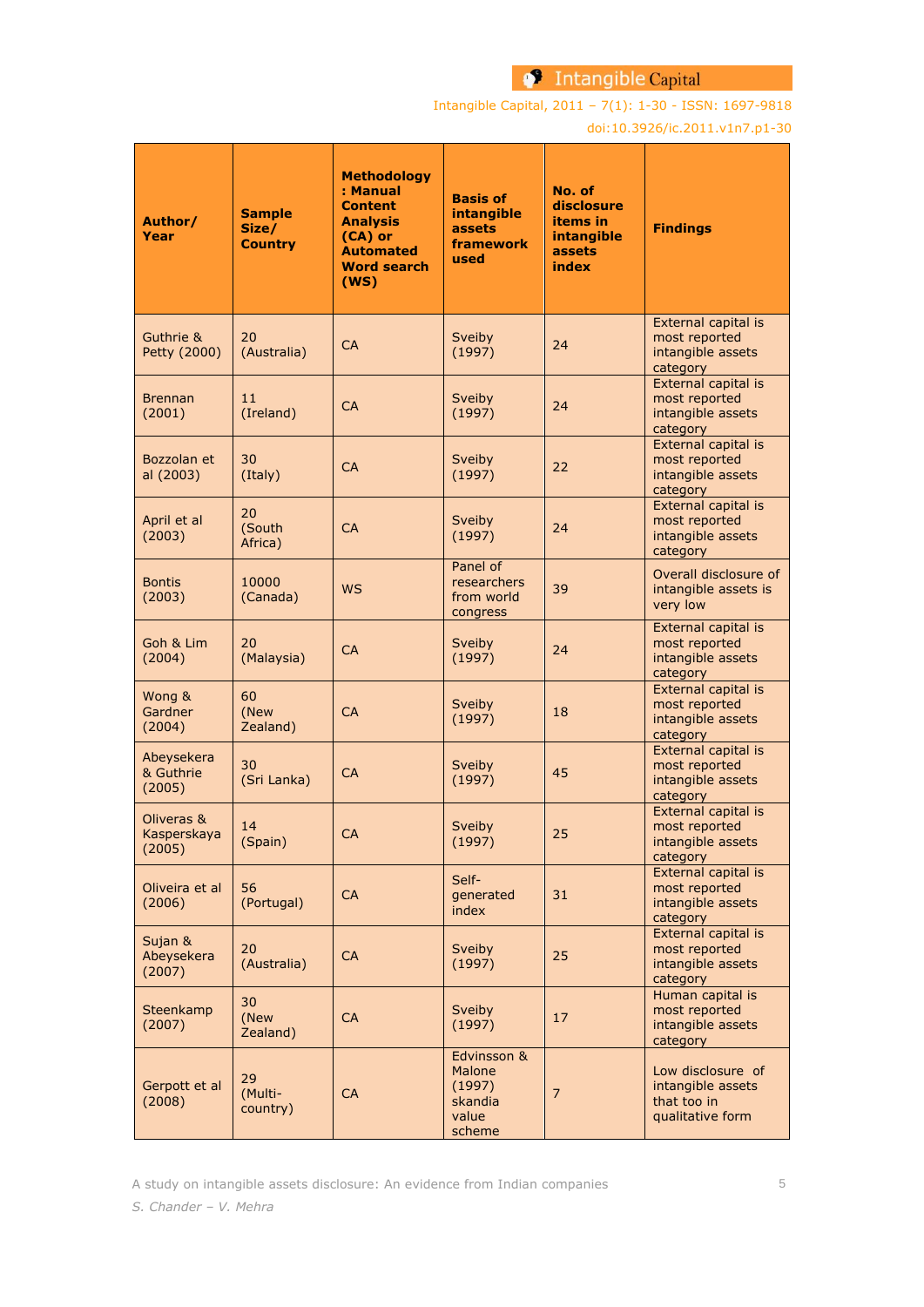Intangible Capital, 2011 – 7(1): 1-30 - ISSN: 1697-9818

doi:10.3926/ic.2011.v1n7.p1-30

| Author/<br>Year                 | <b>Sample</b><br>Size/<br><b>Country</b> | <b>Methodology</b><br>: Manual<br><b>Content</b><br><b>Analysis</b><br>$(CA)$ or<br><b>Automated</b><br><b>Word search</b><br>(WS) | <b>Basis of</b><br><b>intangible</b><br>assets<br>framework<br>used | No. of<br>disclosure<br>items in<br>intangible<br>assets<br>index | <b>Findings</b>                                                       |
|---------------------------------|------------------------------------------|------------------------------------------------------------------------------------------------------------------------------------|---------------------------------------------------------------------|-------------------------------------------------------------------|-----------------------------------------------------------------------|
| Ali et al<br>(2008)             | 22<br>(Bangladesh)                       | <b>CA</b>                                                                                                                          | Sveiby<br>(1997)                                                    | 27                                                                | Internal capital is<br>most reported<br>intangible assets<br>category |
| Kamath<br>(2008)                | 30<br>(India)                            | <b>WS</b>                                                                                                                          | <b>Bontis</b><br>(2003)                                             | 39                                                                | Overall disclosure of<br>intangible assets is<br>very low             |
| Woodrock &<br>Whiting<br>(2009) | 70<br>(Australia)                        | <b>CA</b>                                                                                                                          | Sveiby<br>(1997)                                                    | 18                                                                | External capital is<br>most reported<br>intangible assets<br>category |

Table 1. Empirical studies on the extent of Intangible assets Disclosure.

The review of the above studies shows that for all the studies except one (Bontis, 2003), the sample size has been less than or equal to 70. Guthrie and Petty (2000) pioneered the use of Sveiby"s intellectual capital framework to determine the extent of disclosure. Brennan (2001), Bozzolan et al. (2003), April et al. (2003), Goh and Lim (2004), Abeysekera and Guthrie (2005), Oliveras and Kasperskaya (2005), Sujan and Abeysekera (2007), Woodrock and Whiting (2009) followed him by using similar framework. In addition, despite differing in firm selection criteria and measurement unit in the content analysis, the studies from Australia (Guthrie & Petty, 2000; Woodrock & Whiting, 2009 ); Ireland (Brennan, 2001); Italy (Bozzolan et al, 2003); South Africa (April et al, 2003); Malaysia (Goh & Lim, 2004); Sri Lanka (Abeysekera & Guthrie, 2005); Spain (Oliveras & Kasperskaya, 2005); New Zealand (Wong & Gardner, 2004) consistently showed that external capital was the most frequently reported intangible assets category. Most of the researchers have found disclosures to be low and that too in qualitative form except since 2007, after which shift towards quantitative and high disclosures has been noticed (Sujan & Abeysekera, 2007; Steenkamp, 2007).

# **4. Objective of the study**

The review of literature shows that a number of studies have been conducted all over the world on disclosure of voluntary information on intangible assets by the companies. However, to the best of the knowledge of researchers only one study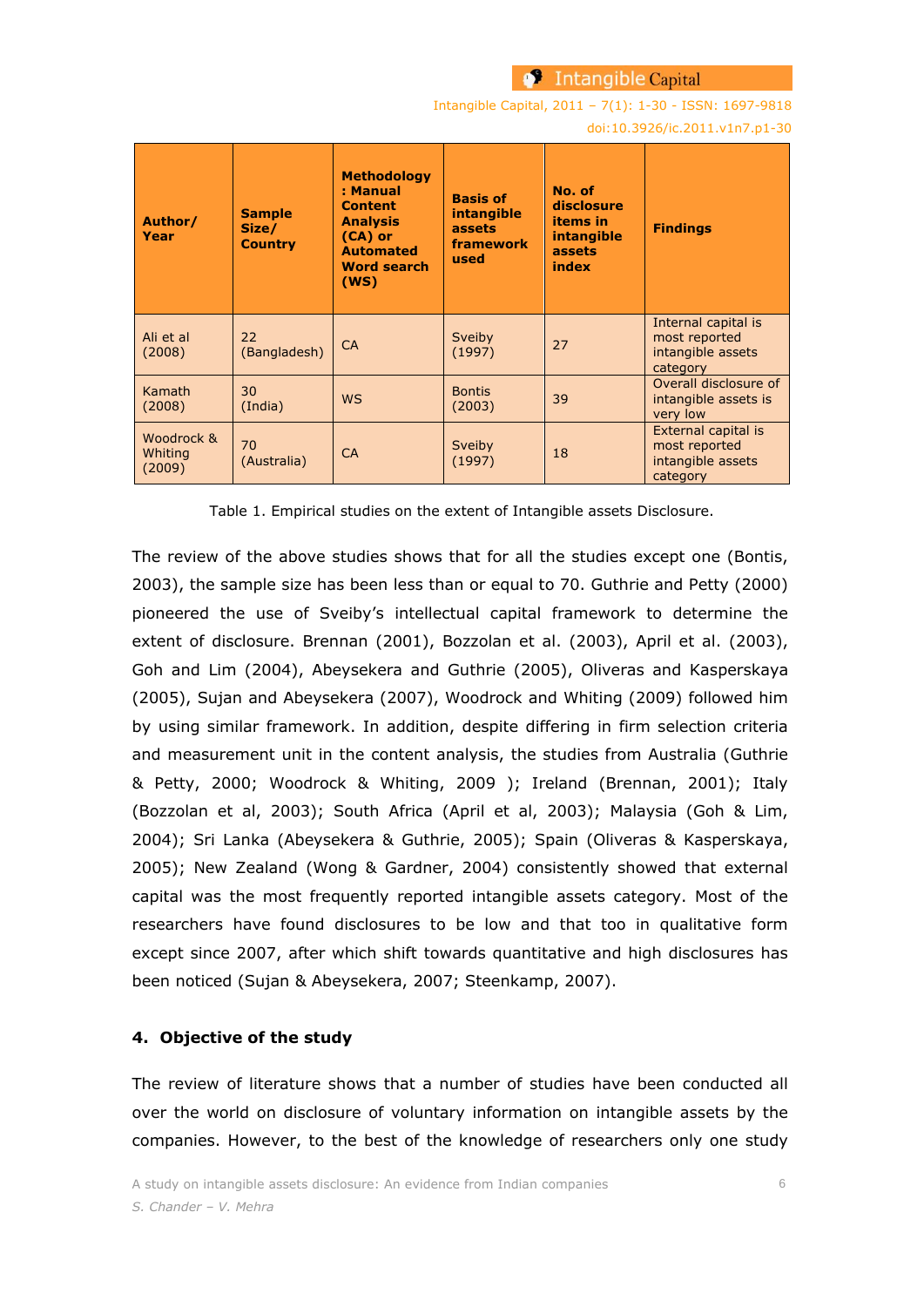Intangible Capital, 2011 – 7(1): 1-30 - ISSN: 1697-9818 doi:10.3926/ic.2011.v1n7.p1-30

by Kamath (2008) has been conducted in India. Kamath's study also suffers from certain limitations like small sample size of only 30 companies from few specific industries and word count technique used for data collection. The dearth of literature on the subject in the Indian context and the ever increasing significance of intangible assets in the Indian corporate sector motivated the researchers to carry out this study. Accordingly the objective of this study is to determine the extent of intangible asset disclosure by Indian companies for the year 2003-04 and 2007-08. The reason for selecting years 2003-04 and 2007-08 is that the year 2003-04 was the first year for the mandatory application of Accounting Standard-26 on intangible assets and 2007-08 was the recent year and the availability of annual reports was easier.

#### **5. Database and research methodology**

#### **Universe of the study and sample selection**

BT-500 private sector companies rated on the basis of their market capitalization constitute the universe of this study (BT-500 companies, Business Today, Special issue- November 29, 2007). The following filters were applied to select the sample:

- The companies whose annual reports were not available for the years 2003- 04 and 2007-08 were not considered.
- The companies whose financial year ends other than on March 31 and December 31, 2004 and 2008 were also eliminated.

Thus, as a result of these filters, a sample of 243 companies was selected and studied for the years 2003-04 and 2007-08 to measure the extent of intangible assets disclosure.

#### **Data source**

The source of data is annual reports. Annual reports are considered to be most widely distributed and regularly produced document which influence investors' decisions. Annual reports of the companies were retrieved from their respective websites. EDIFAR dataset of annual reports set out by SEBI was also used as a source of data collection.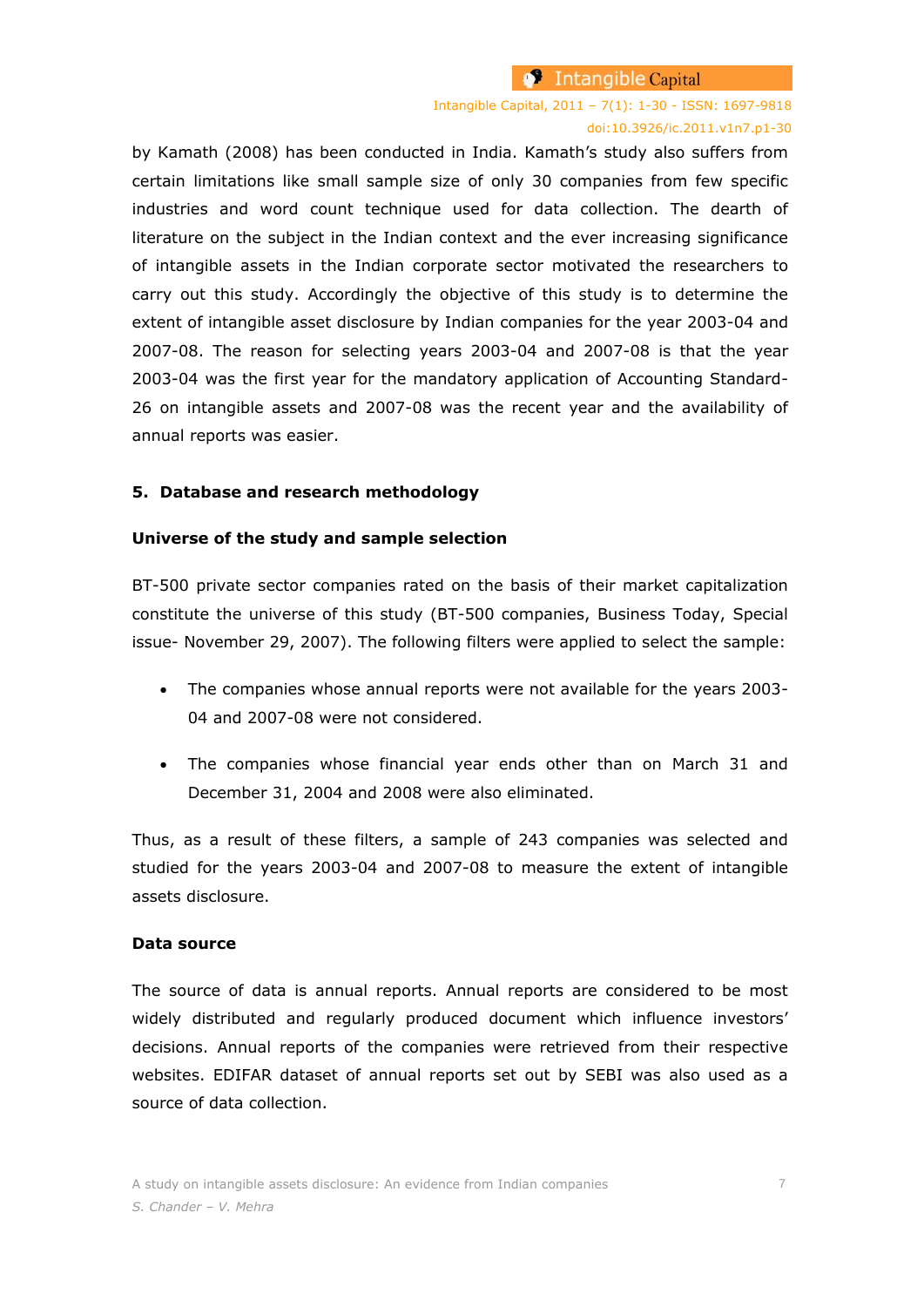#### **Collection of data**

To measure the level of intangible assets disclosure for the sample companies, content analysis was performed on their annual reports. Content analysis as a technique for gathering data, involves codifying qualitative and quantitative information into pre-defined categories in order to derive patterns in the presentation and reporting of *information* (Guthrie et al, 2004). For this study content analysis of the annual reports of each of the 243 companies selected in a sample involved the following steps:

- Preparation of Intangible assets disclosure index based on the Intangible assets Framework as given by Sveiby (1997) and as used and tested by Guthrie and Petty (2000) and many other subsequent studies which followed Guthrie and Petty framework. It was modified in Indian context. It comprises of 29 attributes in five main categories (Appendix A).
- Reading the annual report to find out the disclosure of intangible assets information reported by a company.
- Some of the decision rules used for highlighting and classification of intangible assets information are:
	- o Sentences were used as recording unit since they are viewed to be the most reliable and complete unit of analysis (Milne & Adler, 1999);
	- o Content analysis was performed on entire annual report;
	- o If reporting of the same attribute was repeated in the annual report it was recorded only once;
	- o Some concepts are broad so their meaning was scored rather than use of exact words; and
	- o Each attribute of disclosure has been considered equally important. This is because the focus of study is not on any particular user group rather on all the users of corporate annual reports.

A study on intangible assets disclosure: An evidence from Indian companies 8 The intangible assets information was assigned scores (0 or 1 or 2) on the basis of its qualitative or quantitative nature which is given in table 2 below. Past research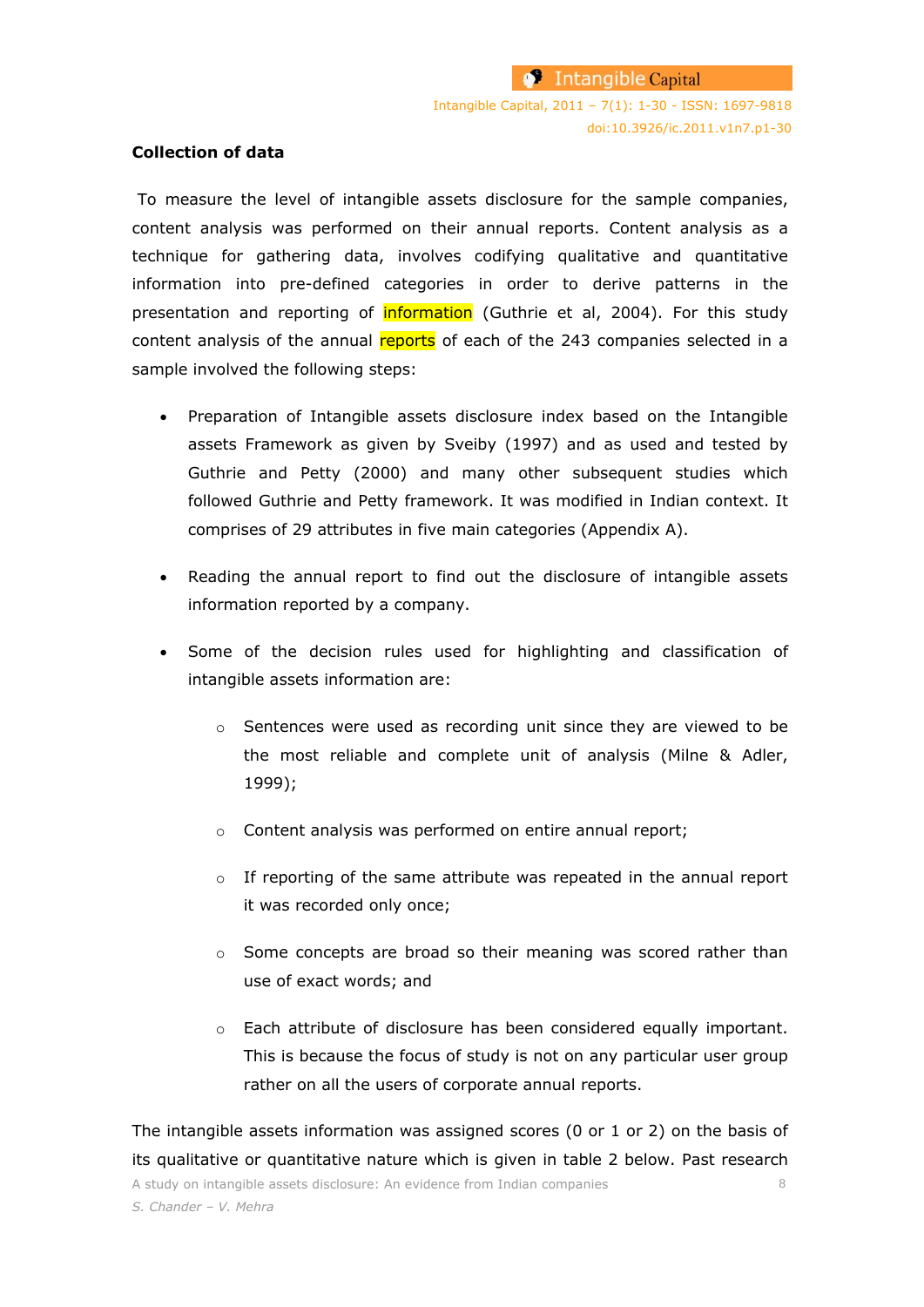### Intangible Capital, 2011 – 7(1): 1-30 - ISSN: 1697-9818 doi:10.3926/ic.2011.v1n7.p1-30

shows that the same scoring technique has been used in studies from Australia (Guthrie & Petty, 2000), Italy (Bozzolan et al, 2003), Spain (Meca & Martinez, 2005), Portugal (Oliveira et al, 2006), Australia (Sujan & Abeysekera, 2007; Woodrock & Whiting, 2009), Bangladesh (Ali et al, 2008). The heavier weighting given to quantitative disclosures is based on the assertion that precise information is more useful and will enhance management's reputation and credibility (Botosan, 1997).

| <b>Information Category</b>      | <b>Score Assigned</b> |
|----------------------------------|-----------------------|
| Information in quantitative form |                       |
| Information in qualitative form  |                       |
| No information                   |                       |

Table 2. Scoring of various attributes of Intangible Assets.

The above scoring technique has been used for all attributes in all categories except for first four attributes in Mandatory Disclosure Requirement category, whereby a score of '1' has been given if the disclosure requirement is fulfilled and a score of '0' is given if the requirement was not satisfied. This is because these attributes are all qualitative and only their presence or absence has been studied in the annual reports.

#### **6. Analysis and discussion**

The results of the study have been discussed in two parts. Part I discusses the attribute-wise disclosure, category-wise disclosure and nature of disclosure. Part II deals with the company-wise disclosure of intangible assets information presented in the annual reports of selected sample companies in India for both the years of the study.

#### **Part:I Attribute-wise disclosure in annual reports**

This section explains the attribute-wise analysis for each and every category of intangible assets disclosure index. Table 3 presents the attribute-wise disclosure both in absolute figures as well as in percentages for the years 2003-04 and 2007- 08 respectively. The attribute-wise disclosure score has been calculated for each attribute included in the intangible assets disclosure index, by dividing the total weighted disclosure score attained for that attribute with the maximum weighted disclosure score.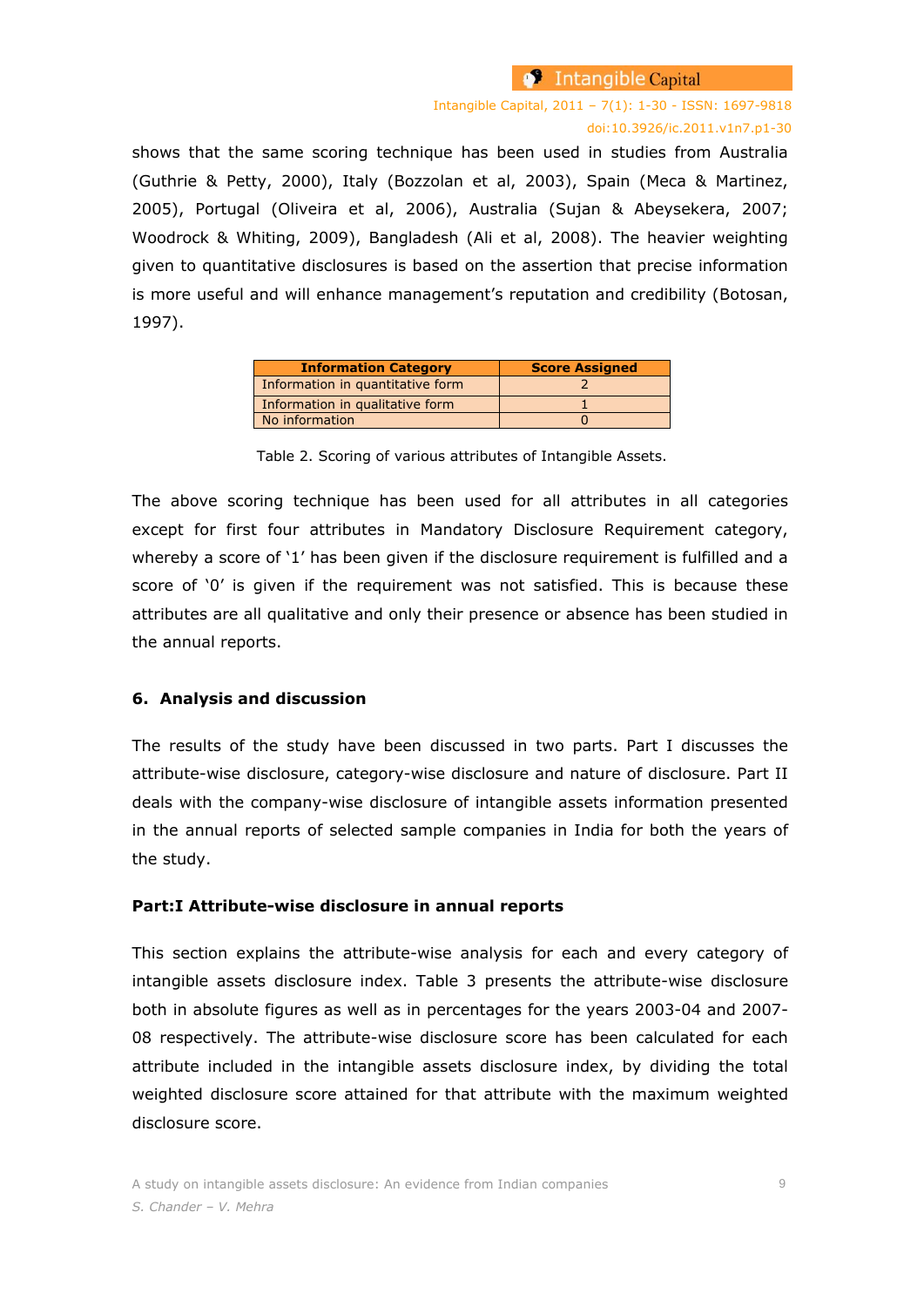Intangible Capital, 2011 – 7(1): 1-30 - ISSN: 1697-9818

#### doi:10.3926/ic.2011.v1n7.p1-30

|                                                             |                                               | 2003-04                            | 2007-08                                       | <b>Percentage</b><br>change in     |                                                            |
|-------------------------------------------------------------|-----------------------------------------------|------------------------------------|-----------------------------------------------|------------------------------------|------------------------------------------------------------|
| <b>ATTRIBUTES</b>                                           | <b>Weighted</b><br><b>Disclosure</b><br>score | $\frac{0}{0}$<br><b>Disclosure</b> | <b>Weighted</b><br><b>Disclosure</b><br>score | $\frac{9}{0}$<br><b>Disclosure</b> | disclosure<br>score in<br>year 2007-<br>08 over<br>2003-04 |
| <b>HUMAN CAPITAL</b>                                        |                                               |                                    |                                               |                                    |                                                            |
| <b>Employees</b>                                            |                                               |                                    |                                               |                                    |                                                            |
| -Number                                                     | 294                                           | 60.49                              | 346                                           | 71.19                              | 17.69                                                      |
| -Gender                                                     | $\overline{2}$                                | 0.41                               | 10                                            | 2.06                               | 400.00                                                     |
| -Professional Qualification<br>and Experience               | 149                                           | 30.66                              | 207                                           | 42.59                              | 38.93                                                      |
| -Compensation                                               | 155                                           | 31.89                              | 203                                           | 41.77                              | 30.97                                                      |
| Training and development                                    | 128                                           | 26.34                              | 188                                           | 38.68                              | 46.88                                                      |
| Work related knowledge                                      | $\overline{4}$                                | 0.82                               | $\overline{9}$                                | 1.85                               | 125.00                                                     |
| <b>Entrepreneurial Spirit</b>                               | $\mathbf 1$                                   | 0.21                               | 12                                            | 2.47                               | 1100.00                                                    |
| Human resource<br>accounting                                | 6                                             | 1.23                               | 6                                             | 1.23                               | 0.00                                                       |
| <b>EXTERNAL CAPITAL</b>                                     |                                               |                                    |                                               |                                    |                                                            |
| Brands and their                                            |                                               | 30.66                              | 215                                           | 44.24                              | 44.30                                                      |
| description                                                 | 149<br>$6\,$                                  |                                    | $\sqrt{6}$                                    |                                    |                                                            |
| <b>Brand valuation</b>                                      |                                               | 1.23                               |                                               | 1.23                               | 0.00                                                       |
| <b>Distribution channels</b>                                | 132                                           | 27.16                              | 205                                           | 42.18                              | 55.30                                                      |
| Market share, markets                                       | 235                                           | 48.35                              | 291                                           | 59.88                              | 23.83                                                      |
| <b>Business collaboration</b>                               | 163                                           | 33.54                              | 228                                           | 46.91                              | 39.88                                                      |
| <b>Customer satisfaction</b><br><b>Customer information</b> | 27                                            | 5.56                               | 41                                            | 8.44                               | 51.85                                                      |
| (no.)                                                       | 84                                            | 17.28                              | 130                                           | 26.75                              | 54.76                                                      |
| <b>Social Activities</b>                                    | 141                                           | 29.01                              | 205                                           | 42.18                              | 45.39                                                      |
| <b>INTERNAL CAPITAL</b>                                     |                                               |                                    |                                               |                                    |                                                            |
| Research projects                                           | 268                                           | 55.14                              | 312                                           | 64.20                              | 16.42                                                      |
| Networking and<br>information<br>systems                    | 27                                            | 5.56                               | 77                                            | 15.84                              | 185.19                                                     |
| <b>Organization Structure</b>                               | 11                                            | 2.26                               | 28                                            | 5.76                               | 154.55                                                     |
| Corporate culture                                           | 49                                            | 10.08                              | 110                                           | 22.63                              | 124.49                                                     |
| <b>Patents</b>                                              | 53                                            | 10.91                              | 83                                            | 17.08                              | 56.60                                                      |
| Copyrights                                                  | $\overline{4}$                                | 0.82                               | $\overline{7}$                                | 1.44                               | 75.00                                                      |
| <b>Trademarks</b>                                           | $\overline{7}$                                | 1.44                               | 34                                            | 7.00                               | 385.71                                                     |
|                                                             |                                               |                                    |                                               |                                    |                                                            |
| <b>INTANGIBLE ASSETS</b><br><b>SCORESHEET</b>               | 6                                             | 1.23                               | 6                                             | 1.23                               | 0.00                                                       |
|                                                             |                                               |                                    |                                               |                                    |                                                            |
| <b>MANDATORY</b><br><b>DISCLOSURE</b><br><b>REQUIREMENT</b> |                                               |                                    |                                               |                                    |                                                            |
| <b>Distinction between</b>                                  |                                               |                                    |                                               |                                    |                                                            |
| internally generated and<br>other intangible assets         | $6\overline{6}$                               | 2.47                               | 21                                            | 8.64                               | 250.00                                                     |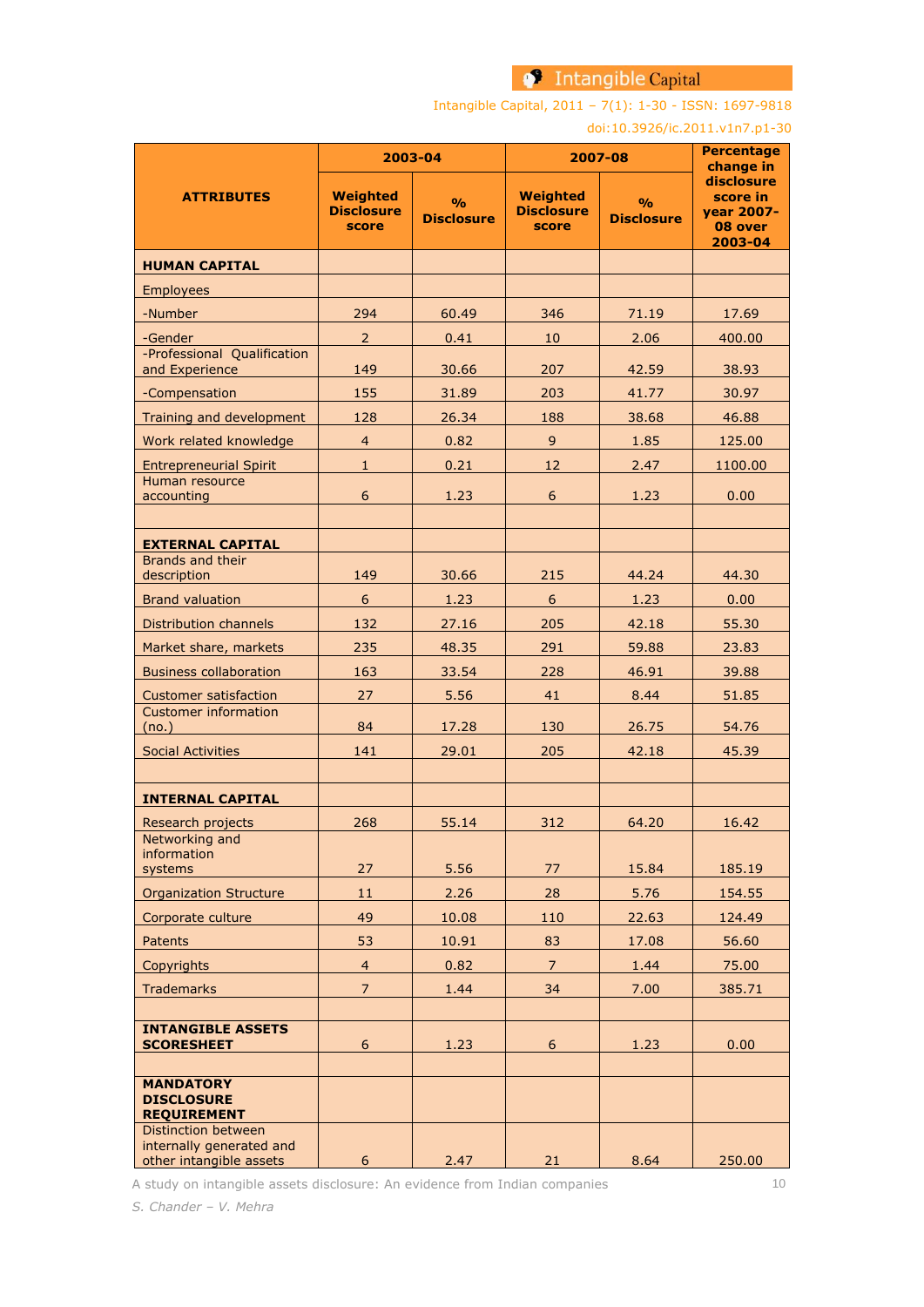Intangible Capital, 2011 – 7(1): 1-30 - ISSN: 1697-9818

#### doi:10.3926/ic.2011.v1n7.p1-30

|                                                                                                             | 2003-04                                       |                                    | 2007-08                                       | <b>Percentage</b><br>change in     |                                                            |
|-------------------------------------------------------------------------------------------------------------|-----------------------------------------------|------------------------------------|-----------------------------------------------|------------------------------------|------------------------------------------------------------|
| <b>ATTRIBUTES</b>                                                                                           | <b>Weighted</b><br><b>Disclosure</b><br>score | $\frac{0}{0}$<br><b>Disclosure</b> | <b>Weighted</b><br><b>Disclosure</b><br>score | $\frac{0}{0}$<br><b>Disclosure</b> | disclosure<br>score in<br>vear 2007-<br>08 over<br>2003-04 |
| Details of amortization<br>rates, method and<br>carrying amount at<br>beginning and end of                  |                                               |                                    |                                               |                                    |                                                            |
| period                                                                                                      | 92                                            | 37.86                              | 177                                           | 72.84                              | 90.22                                                      |
| Classification of intangible<br>assets                                                                      | 87                                            | 35.80                              | 170                                           | 69.96                              | 95.40                                                      |
| Other disclosures like<br>pledging information,<br>reasons for amortizing<br>over more than 10 years<br>etc | $\overline{2}$                                | 0.82                               | $\overline{7}$                                | 2.88                               | 250.00                                                     |
| Intangible assets<br>Valuation                                                                              | 184                                           | 37.86                              | 354                                           | 72.84                              | 92.39                                                      |

Table 3. Attribute Wise Disclosure of Intangible Assets.

A brief look of the table 3 shows that disclosure score in the year 2007-08 over the year 2003-04 has improved for all attributes except three attributes for which it remained constant. There is also significant change in the percentage disclosure score in the year 2007-08 as compared to the year 2003-04. The attribute-wise disclosure for each category has been analyzed in details in the following paragraphs.

#### *Human capital*

Number of employees is the most reported attribute in the category of human resources. It has highest weighted disclosure score of 60.49% in 2003-04 and 71.19% in 2007-08. The disclosure on number of employees is an indication of the size of an organization and aids in analyzing the change in its operations. Disclosure regarding the attribute Professional qualification and experience is 30.66% in 2003-04 and 42.59% in 2007-08. These people-based skills are essential for operations and success of any organization. They also depict quality of employees working in an organization. Disclosing information relating to educational qualification of employees may signal to investors about high calibre management staff in the company and superior hiring policies. Further the present study reveals least reporting regarding gender attribute. Disclosure score is 0.41% and 2.06% for 2003-04 and 2007-08 respectively. This information is vital as businesses are consistently recognizing that a higher percentage of professional women in an organization translate into a more innovative workforce. Companies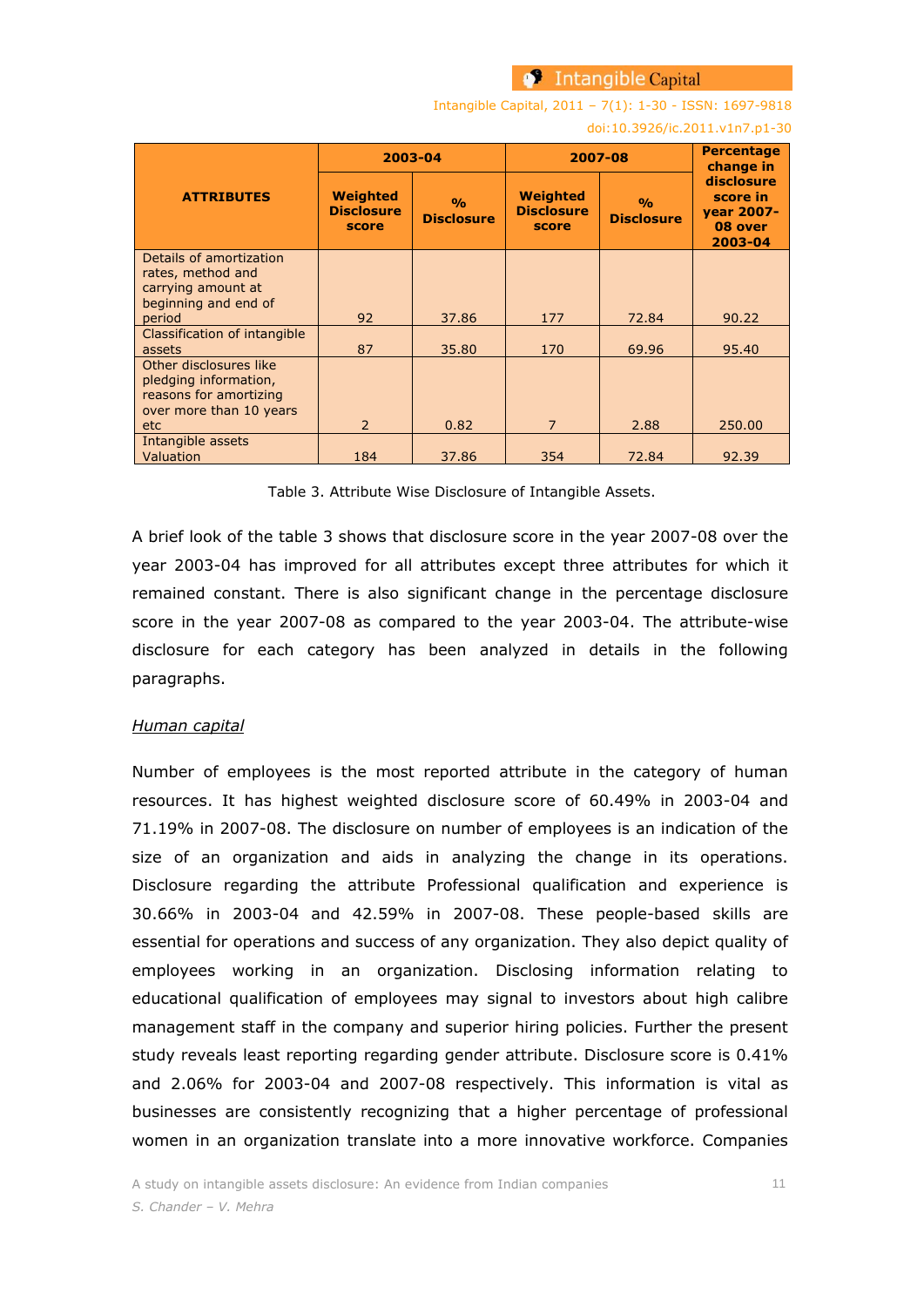# Intangible Capital, 2011 – 7(1): 1-30 - ISSN: 1697-9818 doi:10.3926/ic.2011.v1n7.p1-30

acknowledge the valuable contributions made by women at different managerial roles due to their innate skill sets. Work related knowledge and entrepreneurial spirit are eminent intangible assets attributes to contribute towards value-creation in business and thus the wealth of investors. However these attributes have hardly been reported by companies for both the years of study. Information in the annual reports, regarding problem-solving approach, risk-taking attitude, client handling techniques, innovative abilities of employees helps investors in judging the strengths of an organization.

#### *External capital*

Within the external capital category, the attribute Markets/Market Share is the most frequently reported attribute for both the years of the study. Disclosure regarding this attribute is 48.35% in 2003-04 which increased to 59.88% in 2007- 08.The high disclosure could be due to the fact that information regarding this attribute is usually collected by company"s marketing department. Thus, the marginal cost of preparing these data for external reporting purposes is low. Business collaborations is the second most reported intangible assets attribute in this category, for both the years of study. The importance placed to business collaborations is not surprising as mutual alliances and other forms of collaborative arrangements, of an organization with its industry associates or strategic partners, are becoming common way of conducting business and implementing growth strategies. Business collaboration is the top-scoring attribute in similar researches by Guthrie et al. (2006), Sujan and Abeysekera (2007) and Woodrock and Whiting (2009). Brand valuation is a tool employed by companies to manage their brands in order to deliver optimal and sustainable value to its stakeholders. Investors nowadays prefer greater understanding and disclosure of brand valuation and marketing performance information to improve their investment decisions. Despite the significance of its communication externally, only Infosys Technologies Ltd. and Satyam Computer Services Ltd.(now Mahindra Satyam) from software industry and Alembic Ltd. from pharmaceutical industry have disclosed their brand valuation information in their annual reports for the years 2003-04 and 2007-08 respectively. Low disclosures regarding brand valuation in annual reports could be inferred from the fact that companies yet do not realize the significance of brand value in determining its true overall value. The other reason could be that the companies might be reluctant to share this information with their stakeholders because of their brand value being low.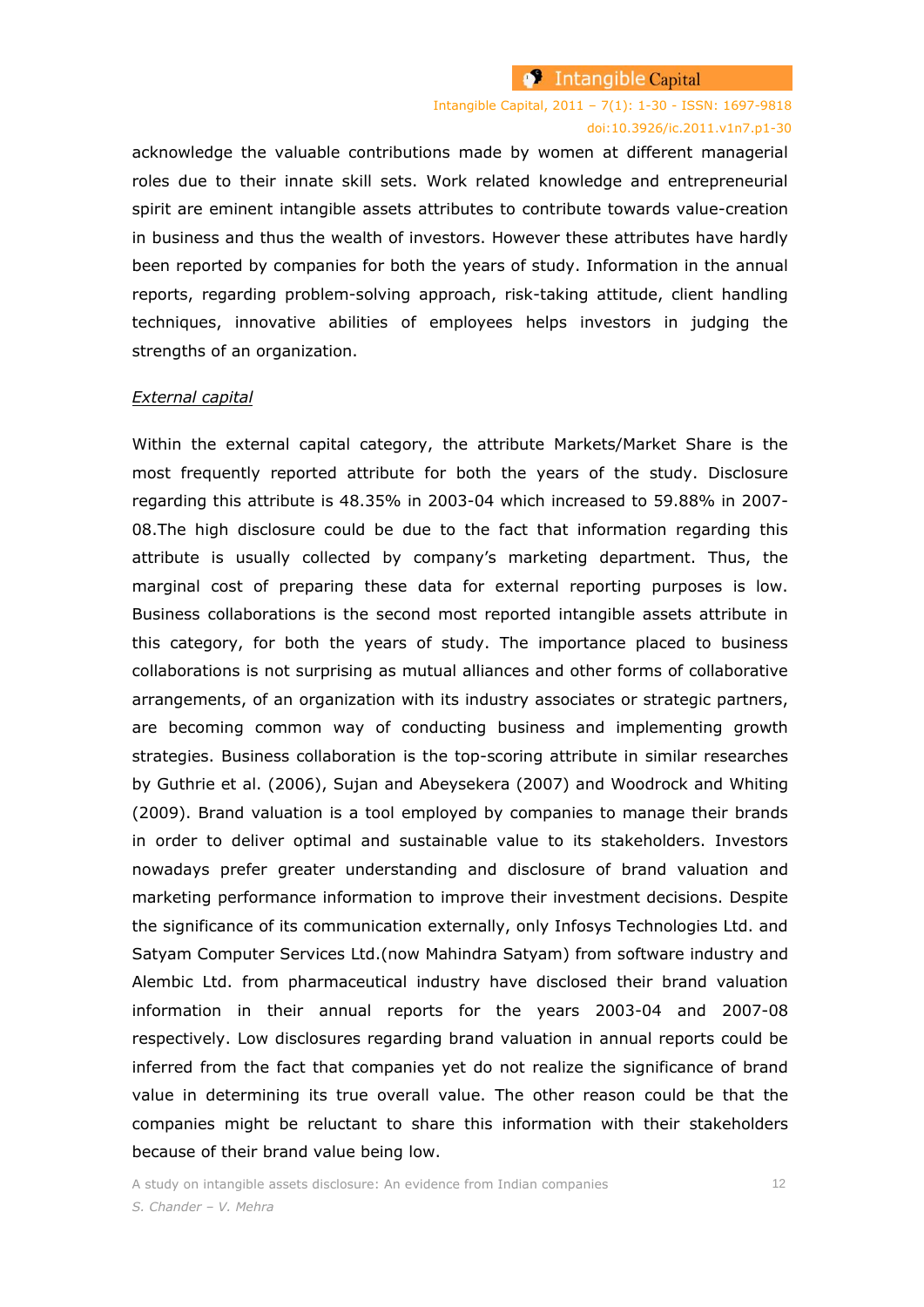#### *Internal capital*

Research Activities is the most disclosed attribute in internal capital category for both the years of study (55.14% in 2003-04 and 64.20% in 2007-08). These activities represent lifeblood for any organization and help in boosting sales, increasing profitability, opening new markets, attracting best employees, finding new business partners, attracting external finance etc. Corporate culture is the second most reported attribute in internal capital category for the year 2007-08. It refers to the combined beliefs, values, ethics, procedures, and atmosphere of an organization. Intangible assets like organization culture are hard for competitors to replicate. This internal capital attribute has mostly been reported in qualitative form in the annual reports. It has 10.08% disclosure in 2003-04 and 22.63% disclosure in 2007-08. Other intellectual capital attributes in internal capital category are patents, copyrights and trademarks. Patents have voluntary disclosure score of 10.91% in 2003-04 and 17.08% in 2007-08. Likewise copyrights have low disclosure score of 0.82% in 2003-04 which increased to 1.44% in 2007-08 and trademarks too have little disclosure score of 1.44% in 2003-04 followed by 7.00% in 2007-08.

#### *Intangible assets scoresheet*

Intangible assets Scoresheet has been disclosed only in annual reports of Infosys Technologies Ltd., Satyam Computer Services Ltd. and Infotech Enterprises Ltd. for both the years. The intangible assets scoresheet provided by these companies clearly points out the company's intangible assets and their growth, by giving a comparative picture over the years. It has been presented as additional information to the investors. These companies strongly believe that the intangible assets scoresheet provides a tool to the investors for evaluating their market worthiness. However lack of awareness among corporates regarding the importance of intangible assets scoresheet in determining the true value of their company could have resulted in its meager disclosure.

#### *Mandatory disclosure requirement*

Accounting Standard 26 on Intangible assets issued by the Institute of Chartered Accountants of India in 2002 specifies some disclosure requirements for companies having intangible assets in their balance sheets. These requirements have been categorized into four sub-heads.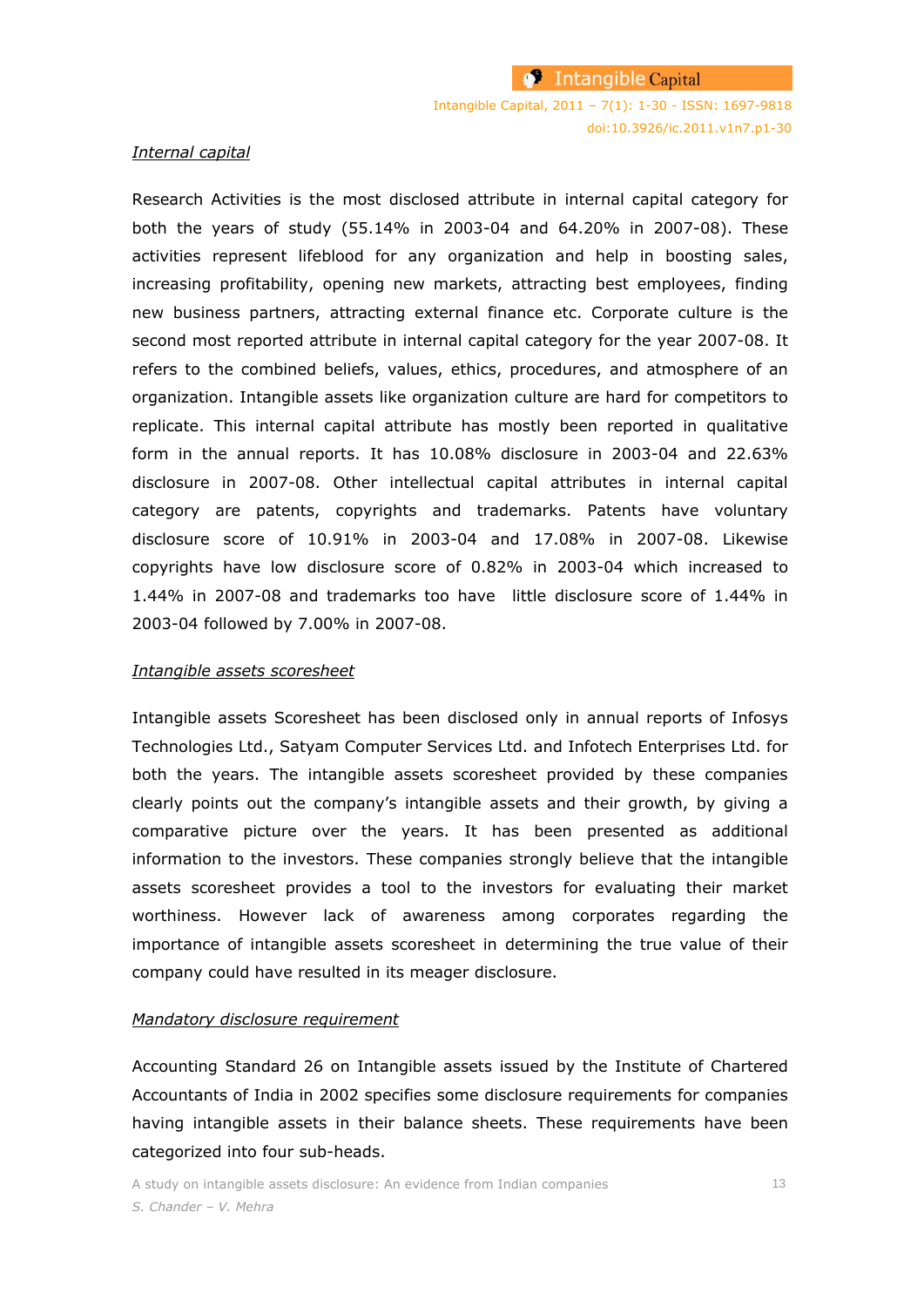# Intangible Capital, 2011 – 7(1): 1-30 - ISSN: 1697-9818 doi:10.3926/ic.2011.v1n7.p1-30

The first sub-head i.e. distinction between internally generated and other intangible assets, has a disclosure score of 2.47% in the year 2003-04 and 8.64% in the year 2007-08. Low disclosure score for both the years shows that not many companies, which have intangible assets in their books, are differentiating between internally generated and acquired intangible assets. AS-26 also requires that companies should give details of amortization rates, method and carrying amount at beginning and end of period. Disclosure score for this sub-head is 37.86% in 2003-04 and 72.84% in 2007-08.

Classification of intangible assets into separate classes is also one of the requisites of AS-26. For the year 2003-04, out of 37.86% companies having intangible assets in their balance sheet, 35.80% companies are categorizing them into classes like software, brand, licenses etc. Similarly for the year 2007-08, 69.96% companies are categorizing their intangible assets, out of a total of 72.84% of sample companies which recognize intangible assets in their books of accounts.

Other disclosures like pledging information, reasons for amortizing over more than 10 years etc. have achieved a score of 0.82% in 2003-04 and 2.88% in 2007-08. Low disclosure for this sub-head could be due to limited applicability of this disclosure requirement.

In India there is an increasing awareness among corporates to disclose and value their intangible assets. Intangible assets valuation means assigning a fair monetary value to intangible assets (whether internally generated or acquired from outside) in a company. Accordingly, this category has received a disclosure score of 37.86% in 2003-04 and 72.84% in 2007-08.

### **Nature of intangible assets disclosure**

After explaining in detail the extent of disclosure it is very essential to discuss about the nature of reporting of intangible assets as well. Nature of intangible assets disclosure involves distinguishing between qualitative and quantitative nature of reporting. The percentage number of companies as mentioned in the table 4 has been calculated by dividing the total number of companies disclosing an attribute in qualitative or quantitative form by total number of sample companies (which is 243). For example training and development attribute for the year 2003- 04 has been disclosed by 20.58% companies in qualitative form and 16.05% in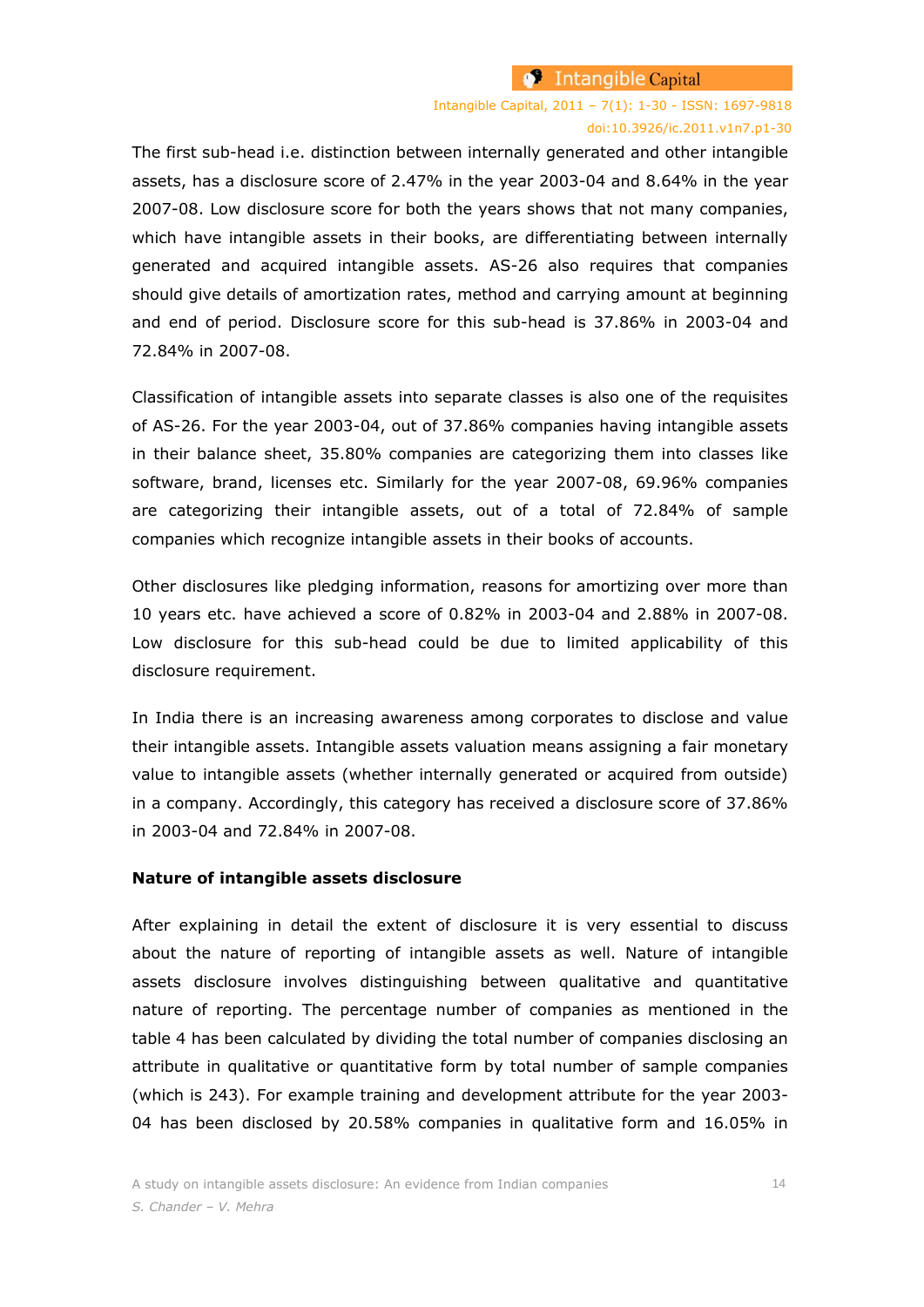Intangible Capital, 2011 – 7(1): 1-30 - ISSN: 1697-9818 doi:10.3926/ic.2011.v1n7.p1-30

quantitative form. Table 4 depicts the nature of intangible assets disclosure in annual reports for both years of the study.

|                                               | <b>Number of companies (in percent)</b> |                                   |                   |                                   |  |  |  |
|-----------------------------------------------|-----------------------------------------|-----------------------------------|-------------------|-----------------------------------|--|--|--|
| <b>Attributes</b>                             |                                         | 2003-04                           |                   | 2007-08                           |  |  |  |
|                                               | Qualitative<br><b>Disclosure</b>        | Quantitative<br><b>Disclosure</b> |                   | Quantitative<br><b>Disclosure</b> |  |  |  |
| <b>HUMAN CAPITAL</b>                          |                                         |                                   | <b>Disclosure</b> |                                   |  |  |  |
| Employees                                     |                                         |                                   |                   |                                   |  |  |  |
| -Number                                       | 0.00                                    | 60.49                             | 2.47              | 69.96                             |  |  |  |
| -Gender                                       | 0.82                                    | 0.00                              | 1.65              | 1.23                              |  |  |  |
| -Professional qualification and<br>Experience | 20.16                                   | 20.58                             | 7.00              | 39.09                             |  |  |  |
| -Compensation                                 | 21.81                                   | 20.99                             | 8.64              | 37.45                             |  |  |  |
| Training & Development                        | 20.58                                   | 16.05                             | 39.51             | 18.93                             |  |  |  |
| Work related knowledge                        | 0.00                                    | 0.82                              | 2.88              | 0.41                              |  |  |  |
| <b>Entrepreneurial Spirit</b>                 | 0.41                                    | 0.00                              | 4.12              | 0.41                              |  |  |  |
| Human resource accounting                     | 0.00                                    | 1.23                              | 0.00              | 1.23                              |  |  |  |
|                                               |                                         |                                   |                   |                                   |  |  |  |
| <b>EXTERNAL CAPITAL</b>                       |                                         |                                   |                   |                                   |  |  |  |
| Brands and their specification                | 25.10                                   | 18.11                             | 26.75             | 30.86                             |  |  |  |
| <b>Brand valuation</b>                        | 0.00                                    | 1.23                              | 0.00              | 1.23                              |  |  |  |
| Distribution channels                         | 18.93                                   | 17.70                             | 29.22             | 27.57                             |  |  |  |
| Market share, markets                         | 31.69                                   | 32.51                             | 34.16             | 42.80                             |  |  |  |
| <b>Business collaboration</b>                 | 15.23                                   | 25.93                             | 19.75             | 37.04                             |  |  |  |
| <b>Customer satisfaction</b>                  | 2.88                                    | 4.12                              | 10.29             | 3.29                              |  |  |  |
| Customer information (no.)                    | 4.94                                    | 14.81                             | 7.41              | 23.05                             |  |  |  |
| <b>Social Activities</b>                      | 21.81                                   | 18.11                             | 23.46             | 30.45                             |  |  |  |
|                                               |                                         |                                   |                   |                                   |  |  |  |
| <b>INTERNAL CAPITAL</b>                       |                                         |                                   |                   |                                   |  |  |  |
| Research projects                             | 11.52                                   | 49.38                             | 12.35             | 58.02                             |  |  |  |
| Networking and information<br>systems         | 8.64                                    | 1.23                              | 20.99             | 5.35                              |  |  |  |
| <b>Organization Structure</b>                 | 1.23                                    | 1.65                              | 4.12              | 3.70                              |  |  |  |
| Corporate culture                             | 19.34                                   | 0.41                              | 43.62             | 0.82                              |  |  |  |
| Patents                                       | 4.53                                    | 8.64                              | 2.88              | 15.64                             |  |  |  |
| Copyrights                                    | 0.82                                    | 0.41                              | 1.23              | 0.82                              |  |  |  |
| <b>Trademarks</b>                             | 1.23                                    | 0.82                              | 2.47              | 5.76                              |  |  |  |
|                                               |                                         |                                   |                   |                                   |  |  |  |
| <b>INTANGIBLE ASSETS</b><br><b>SCORESHEET</b> | 0.00                                    | 1.23                              | 0.00              | 1.23                              |  |  |  |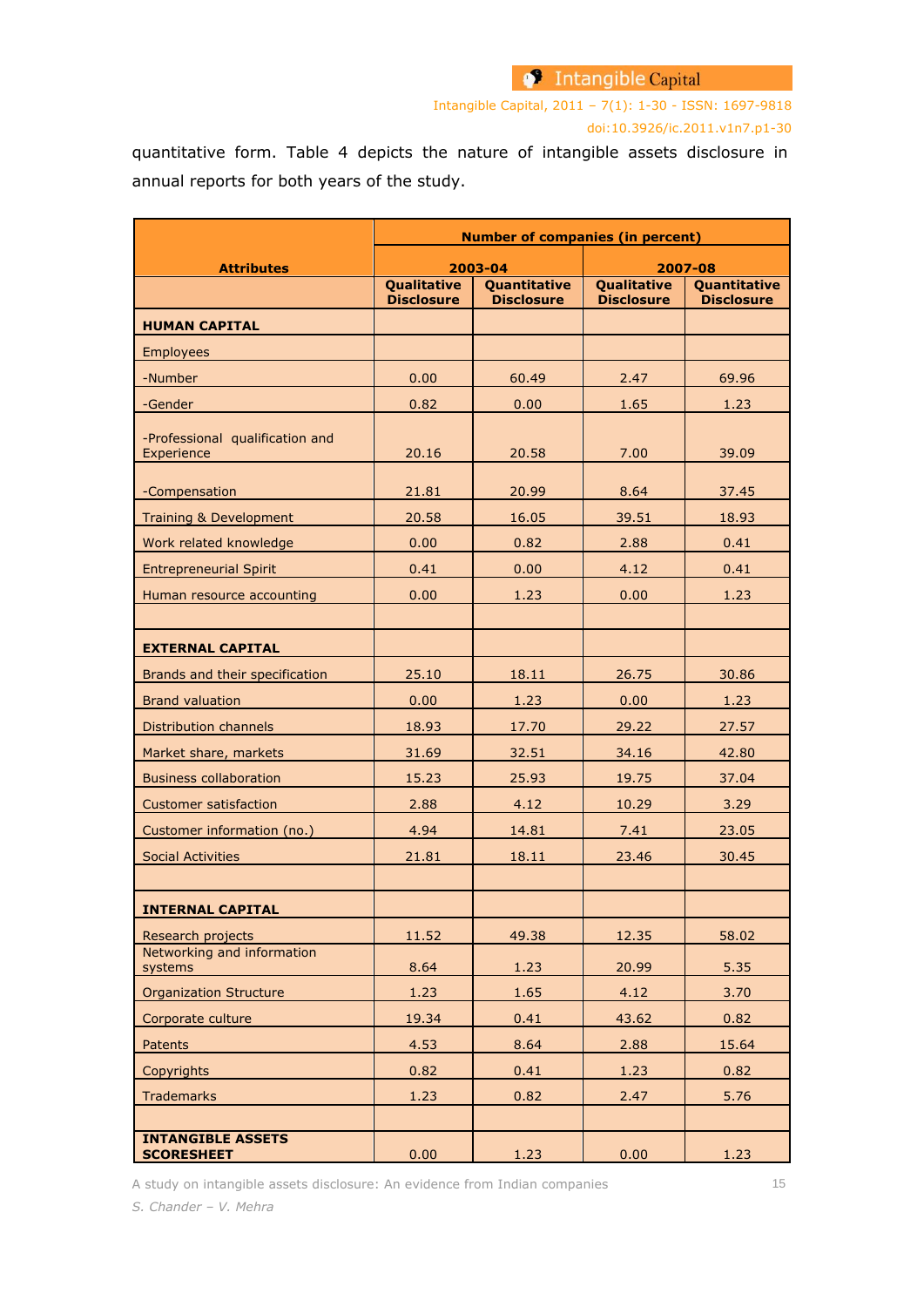Intangible Capital, 2011 – 7(1): 1-30 - ISSN: 1697-9818

doi:10.3926/ic.2011.v1n7.p1-30

|                                                                    | <b>Number of companies (in percent)</b>                                             |         |                                         |                                          |  |
|--------------------------------------------------------------------|-------------------------------------------------------------------------------------|---------|-----------------------------------------|------------------------------------------|--|
| <b>Attributes</b>                                                  |                                                                                     | 2003-04 | 2007-08                                 |                                          |  |
|                                                                    | <b>Qualitative</b><br><b>Ouantitative</b><br><b>Disclosure</b><br><b>Disclosure</b> |         | <b>Oualitative</b><br><b>Disclosure</b> | <b>Ouantitative</b><br><b>Disclosure</b> |  |
|                                                                    |                                                                                     |         |                                         |                                          |  |
| <b>MANDATORY DISCLOSURE</b><br><b>REQUIREMENTS</b>                 |                                                                                     |         |                                         |                                          |  |
| Distinction between internally                                     |                                                                                     |         |                                         |                                          |  |
| generated and other intangible<br>assets                           | 2.88                                                                                | N.A.    | 8.64                                    | N.A.                                     |  |
| Details of amortization rates,<br>method and carrying amount at    |                                                                                     |         |                                         |                                          |  |
| beginning and end of period                                        | 38.27                                                                               | N.A.    | 72.84                                   | N.A.                                     |  |
| Classification of intangible assets                                | 36.21                                                                               | N.A.    | 69.96                                   | N.A.                                     |  |
| Other disclosures like pledging                                    |                                                                                     |         |                                         |                                          |  |
| information, reasons for amortizing<br>over more than 10 years etc | 1.23                                                                                | N.A.    | 2.88                                    | N.A.                                     |  |
| Intangible assets valuation                                        | 0.00                                                                                | 38.27   | 0.00                                    | 72.84                                    |  |

Table 4. Nature of intangible assets disclosure.

Table 4 illustrates that nature of disclosures (both qualitative and quantitative) has improved in the year 2007-08 as compared to the year 2003-04. For Number of employees attribute in human capital category, 60.49% companies were disclosing in quantitative form in the year 2003-04 which increased to 69.96% in 2007-08. Similarly in context of professional qualification and experience of employees, 20.16% were reporting in qualitative form and 20.58% in quantitative form in the year 2003-04. In the year 2007-08, companies reporting in qualitative form remained only 7% and it seems they shifted to quantitative disclosures (39.09%). In external capital category, the attribute brands and its specification is reported by 25.10% companies in qualitative form and 18.11% companies in quantitative form in the year 2003-04. These numbers increased to 26.75% and 30.86% respectively in the year 2007-08. Information concerning distribution channels which is reported by 17.70% companies in quantitative form in year 2003-04, increased to 27.57% companies in 2007-08. Improved disclosures can be noticed for all the attributes of internal capital. For the corporate culture attribute majority of the companies are reporting this attribute in qualitative form. Difficulty in its quantification could have motivated for its reporting mainly in narrative form. Intangible assets valuation information has been provided by almost double the number of companies in 2007-08 as compared to year 2003-04. While 38.27% companies were valuing its intangibles in year 2003-04, it increased to 72.84% companies in the year 2007-08.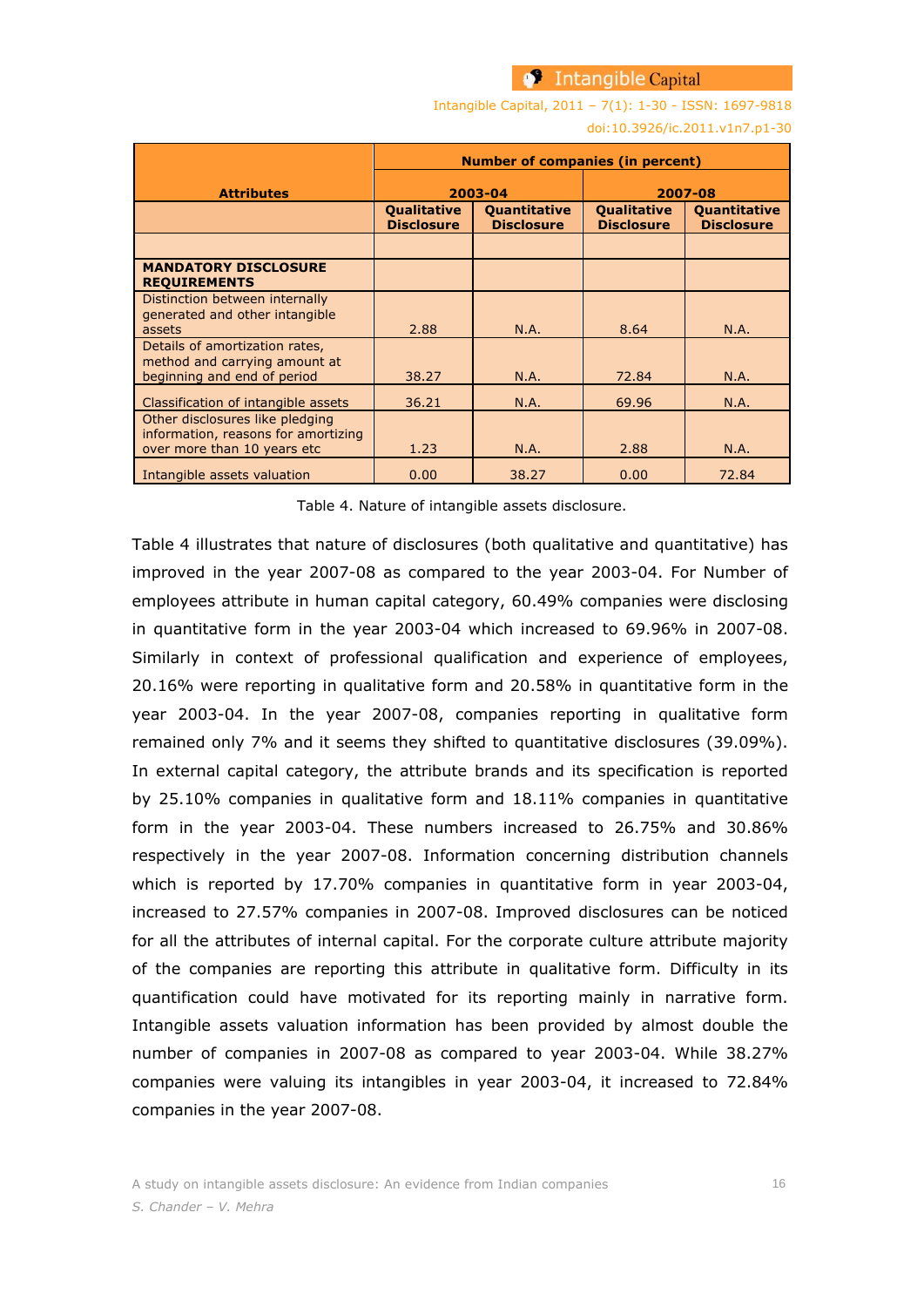#### **Category-wise analysis**

In this section, aggregated disclosure scores of intangible assets for each of the five categories i.e. human capital, external capital, internal capital, intangible assets scoresheet and mandatory disclosure requirements have been calculated. This is to determine the highest reported category out of the five categories mentioned above for the year 2003-04 and 2007-08. Table 5 shows the different categories of intangible assets disclosure index and score achieved by each category (in percentage) for both years.

| <b>Categories</b>                                  | 2003-04 | 2007-08 |
|----------------------------------------------------|---------|---------|
| <b>Human Capital</b>                               | 29.89%  | 26.61%  |
| <b>External Capital</b>                            | 37.90%  | 35.83%  |
| <b>Internal Capital</b>                            | 16.97%  | 17.68%  |
| <b>Intangible assets</b><br>scoresheet             | 0.24%   | 0.16%   |
| <b>Mandatory Disclosure</b><br><b>Requirements</b> | 15%     | 19.72%  |
| <b>Total</b>                                       | 100%    | 100%    |

*Note: Disclosure percentages have been calculated using the weighted means*

Table 5. Category wise Disclosures.

The results reveal external capital to be the most disclosed intangible assets category for both the years of the study. It has disclosure of 37.90% in the year 2003-04 and 35.83% in the year 2007-08. The studies from Australia (Guthrie & Petty, 2000); Ireland (Brennan, 2001); Italy (Bozzolan et al, 2003); South Africa (April et al, 2003); Malaysia (Goh & Lim, 2004); Sri Lanka (Abeysekera & Guthrie, 2005); Spain (Oliveras & Kasperskaya, 2005); New Zealand (Wong & Gardner, 2004) also revealed external capital to be most frequently reported intangible assets category. This dominance of external capital disclosures is due to the pivotal role of these disclosures in influencing stakeholder decisions. Therefore in order to show their edge over their competitors the companies might want to emphasize relations with their customers and other organizations, and promote their brand, which are all attributes of external capital. Guthrie and Petty (2000) explained skewness towards external disclosure because of increased emphasis in recent years on rationalizing distribution channels, reconfiguring a firm"s value chain and reassessing customer value.

A study on intangible assets disclosure: An evidence from Indian companies 17 *S. Chander – V. Mehra* External capital category is closely followed by human capital category, which has disclosure of 29.89% in 2003-04 and 26.61% in 2007-08 The reason for high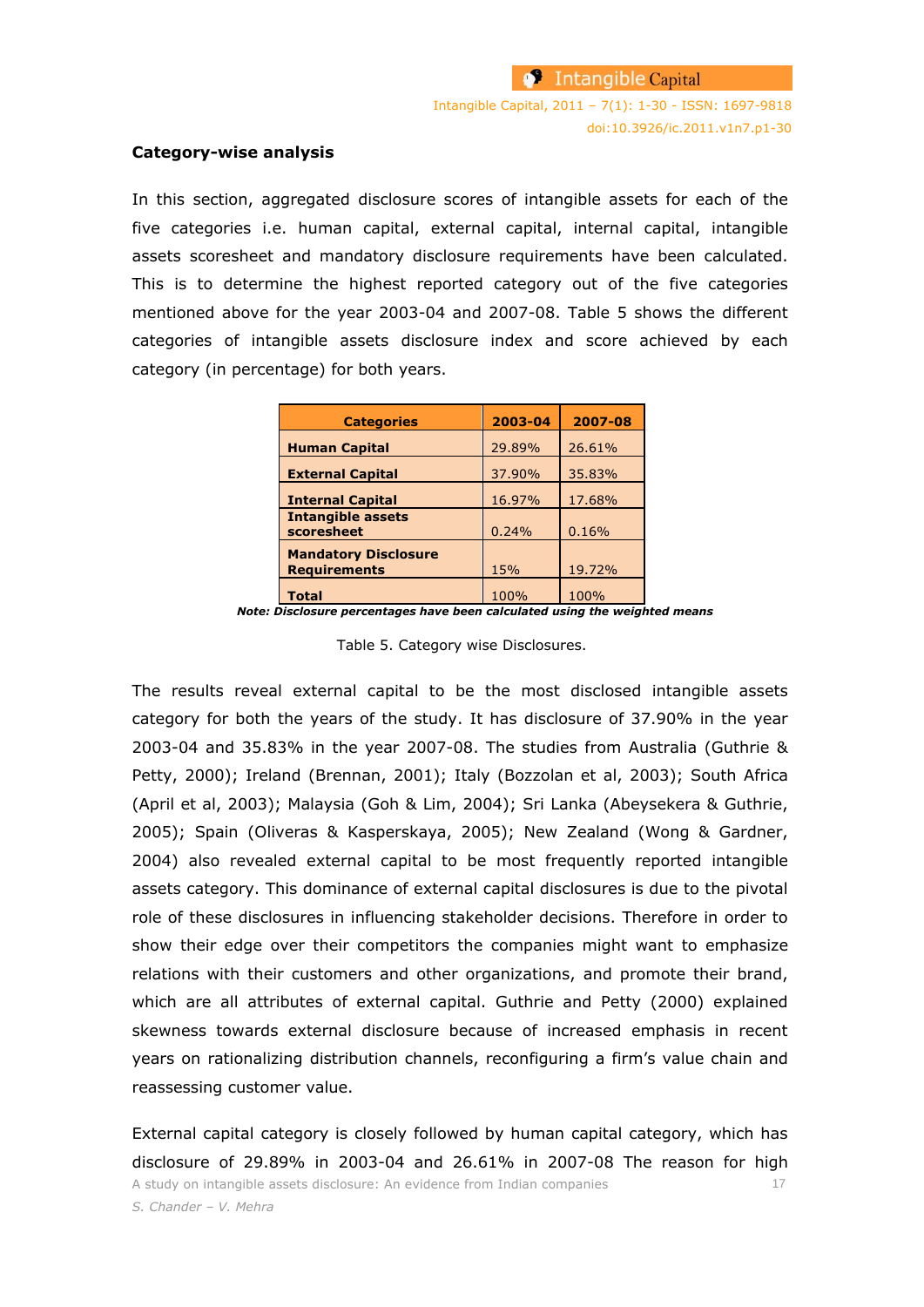disclosures of human capital could be that such disclosure is helpful for companies in attracting the talented employees and companies take pride in their high calibre management. The internal capital category has a disclosure of 16.97% in 2003-04 which increased to 17.68% in 2007-08. Low disclosures in internal capital category as compared to external and human capital could be motivated by company"s need to maintain its confidentiality on business processes, policies, systems etc over its competitors.

Further, the mandatory disclosure requirement category's share in overall disclosure has increased from 15% in 2003-04 to 19.72% in 2007-08. This indicates increased awareness among Indian corporate houses regarding worth of intangible assets and their rising commitment to value these assets in their financial statements. The category intangible assets scoresheet has negligible disclosure score for both the years.

To summarize, the disclosure for categories of human capital, external capital & intangible asset scoresheet has decreased and internal capital & mandatory disclosure requirement category has increased in the year 2007-08 as compared to the year 2003-04.

#### **Part:II Company-wise analysis**

The company-wise disclosure score has been calculated by dividing the total weighted disclosure score obtained by a company during a particular year by the maximum score which a company could get (which is 54). The disclosure score has been calculated in percentages so as to make the disclosure of the companies comparable. An analysis of disclosure score of all the companies reveals that the reporting has improved in case of 191 companies, decreased in case of 35 companies and remained constant for 17 companies in the year 2003-04 and 2007-08. Tables 6 and 7 show the names and disclosure scores of the companies with highest and lowest disclosure scores for both the years of the study. Infosys Technologies Ltd., Satyam Computer services Ltd., Tata Steel Ltd., Max India Ltd., Reliance Industries Ltd., Larsen and Toubro Ltd., Dr. Reddy Ltd., Wipro Ltd. are among the top 10 companies, for disclosing their intangible assets for the years 2003-04 as well as 2007-08. HBL Power Systems Ltd., Ganesh Housing Corporation Ltd., Amtek Auto Ltd., Jyoti Structures Ltd., Bhushan Steel Ltd., JM Financial Ltd., Gujurat Fluorochemicals Ltd., Lanco Infratech Ltd. have zero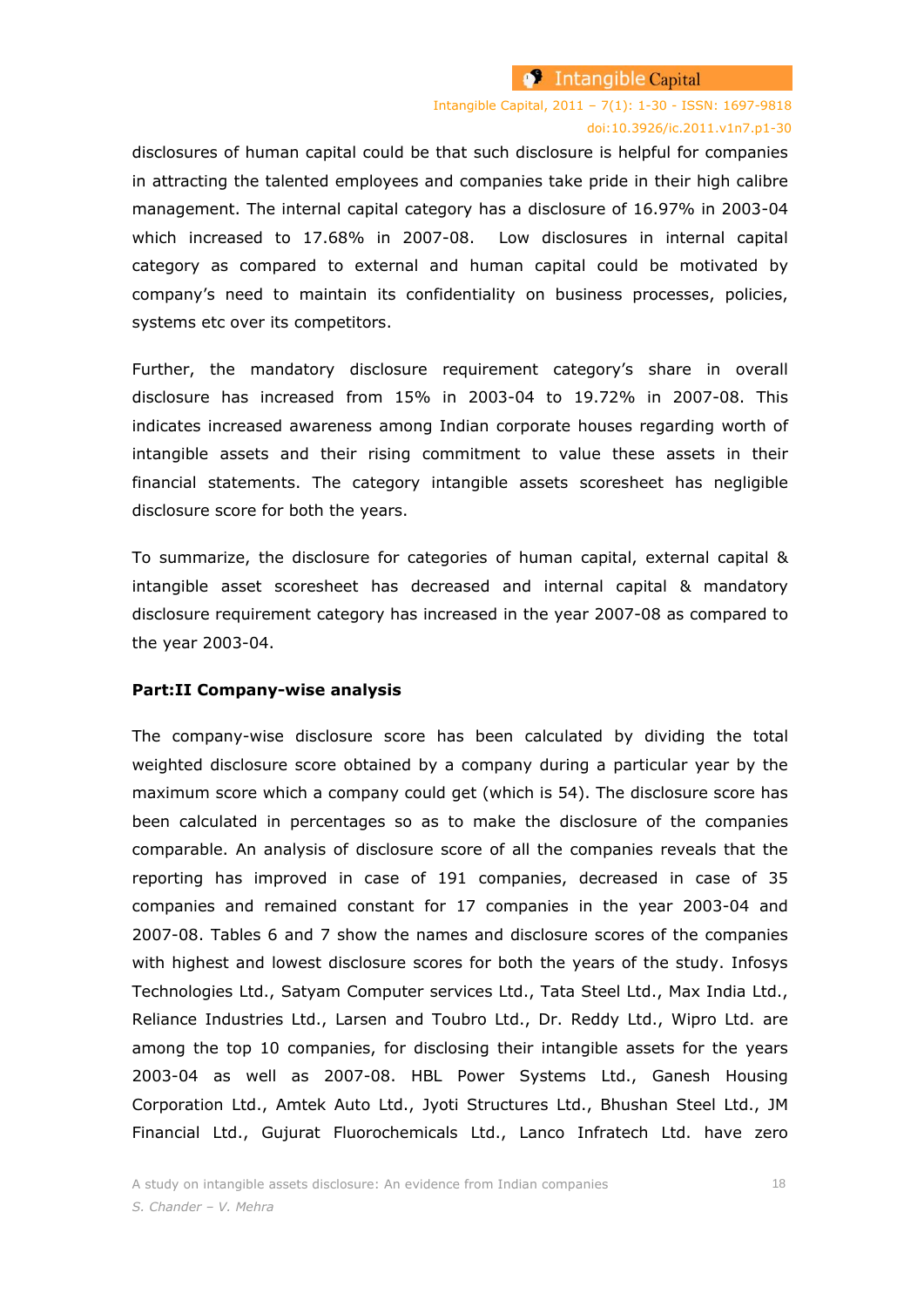# <sup>9</sup> Intangible Capital

Intangible Capital, 2011 – 7(1): 1-30 - ISSN: 1697-9818 doi:10.3926/ic.2011.v1n7.p1-30

disclosure score for the year 2003-04. The disclosure score for these companies significantly improved upto 22.22% in the year 2007-08.

|                                 | 2003-04                           |                | 2007-08                           | <b>Percentage</b><br>change in |                                                            |
|---------------------------------|-----------------------------------|----------------|-----------------------------------|--------------------------------|------------------------------------------------------------|
| <b>Name of company</b>          | <b>Disclosure</b><br>score $(% )$ | <b>Rank</b>    | <b>Disclosure</b><br>score $(% )$ | <b>Rank</b>                    | disclosure<br>score in the<br>vear 2007-08<br>over 2003-04 |
| <b>Infosys Technologies</b>     | 68.52                             | $\mathbf{1}$   | 81.48                             | $\mathbf{1}$                   | 18.92                                                      |
| <b>Hero Honda Motors</b>        | 53.7                              | $\overline{2}$ | 33.33                             | 77                             | $-37.93$                                                   |
| <b>Satyam Computer Services</b> | 51.85                             | 3              | 61.11                             | 2                              | 17.86                                                      |
| <b>Tata Steel</b>               | 46.3                              | $\overline{4}$ | 53.7                              | 5                              | 16                                                         |
| <b>Tata Power</b>               | 44.44                             | 5              | 42.59                             | 23                             | $-4.17$                                                    |
| Dabur India                     | 44.44                             | 5              | 42.59                             | 23                             | $-4.17$                                                    |
| Max India                       | 44.44                             | 5              | 53.7                              | 5                              | 20.83                                                      |
| <b>ICICI Bank</b>               | 40.74                             | 8              | 38.89                             | 39                             | $-4.55$                                                    |
| Indian Hotels Co.               | 40.74                             | 8              | 38.89                             | 39                             | $-4.55$                                                    |
| <b>Asian Paints</b>             | 40.74                             | 8              | 22.22                             | 163                            | $-45.45$                                                   |
| <b>Voltas</b>                   | 40.74                             | 8              | 38.89                             | 39                             | $-4.55$                                                    |
| Asahi India Glass               | 40.74                             | 8              | 33.33                             | 77                             | $-18.18$                                                   |
| 3I Infotech                     | 40.74                             | 8              | 40.74                             | 33                             | $\mathbf{0}$                                               |
| <b>Reliance Industries</b>      | 38.89                             | 14             | 50                                | 9                              | 28.57                                                      |
| Larsen & Toubro                 | 38.89                             | 14             | 57.41                             | 3                              | 47.62                                                      |
| Dr. Reddy                       | 38.89                             | 14             | 55.56                             | $\overline{4}$                 | 42.86                                                      |

Table 6. Company-wise Disclosure (high disclosure companies).

|                                | 2003-04                            |             | 2007-08                       |             | <b>Percentage</b><br>change in                             |  |
|--------------------------------|------------------------------------|-------------|-------------------------------|-------------|------------------------------------------------------------|--|
| <b>Name of company</b>         | <b>Disclosure</b><br>score $(\% )$ | <b>Rank</b> | <b>Disclosure</b><br>score(%) | <b>Rank</b> | disclosure<br>score in the<br>year 2007-08<br>over 2003-04 |  |
| <b>KS Oils</b>                 | 1.85                               | 227         | 42.59                         | 23          | 2200                                                       |  |
| ICSA (India)                   | 1.85                               | 227         | 25.93                         | 136         | 1300                                                       |  |
| Era Infra Engineering          | 1.85                               | 227         | 7.41                          | 229         | 300                                                        |  |
| Ahmednagar Forgings            | 1.85                               | 227         | 3.7                           | 237         | 100                                                        |  |
| Ratnamani Metals & Tubes       | 1.85                               | 227         | 5.56                          | 236         | 200                                                        |  |
| Ruchi Infrastructure           | 1.85                               | 227         | 3.7                           | 237         | 100                                                        |  |
| Lanco Infratech                | $\Omega$                           | 236         | 22.22                         | 163         | <b>NA</b>                                                  |  |
| <b>Gujarat Fluorochemicals</b> | $\mathbf{0}$                       | 236         | 20.37                         | 174         | <b>NA</b>                                                  |  |
| <b>JM Financial</b>            | $\Omega$                           | 236         | 22.22                         | 163         | <b>NA</b>                                                  |  |
| <b>Bhushan Steel</b>           | $\Omega$                           | 236         | 22.22                         | 163         | <b>NA</b>                                                  |  |
| Jyoti Structures               | $\mathbf{0}$                       | 236         | 7.41                          | 229         | <b>NA</b>                                                  |  |
| Amtek India                    | $\Omega$                           | 236         | 9.26                          | 224         | <b>NA</b>                                                  |  |

A study on intangible assets disclosure: An evidence from Indian companies 19

*S. Chander – V. Mehra*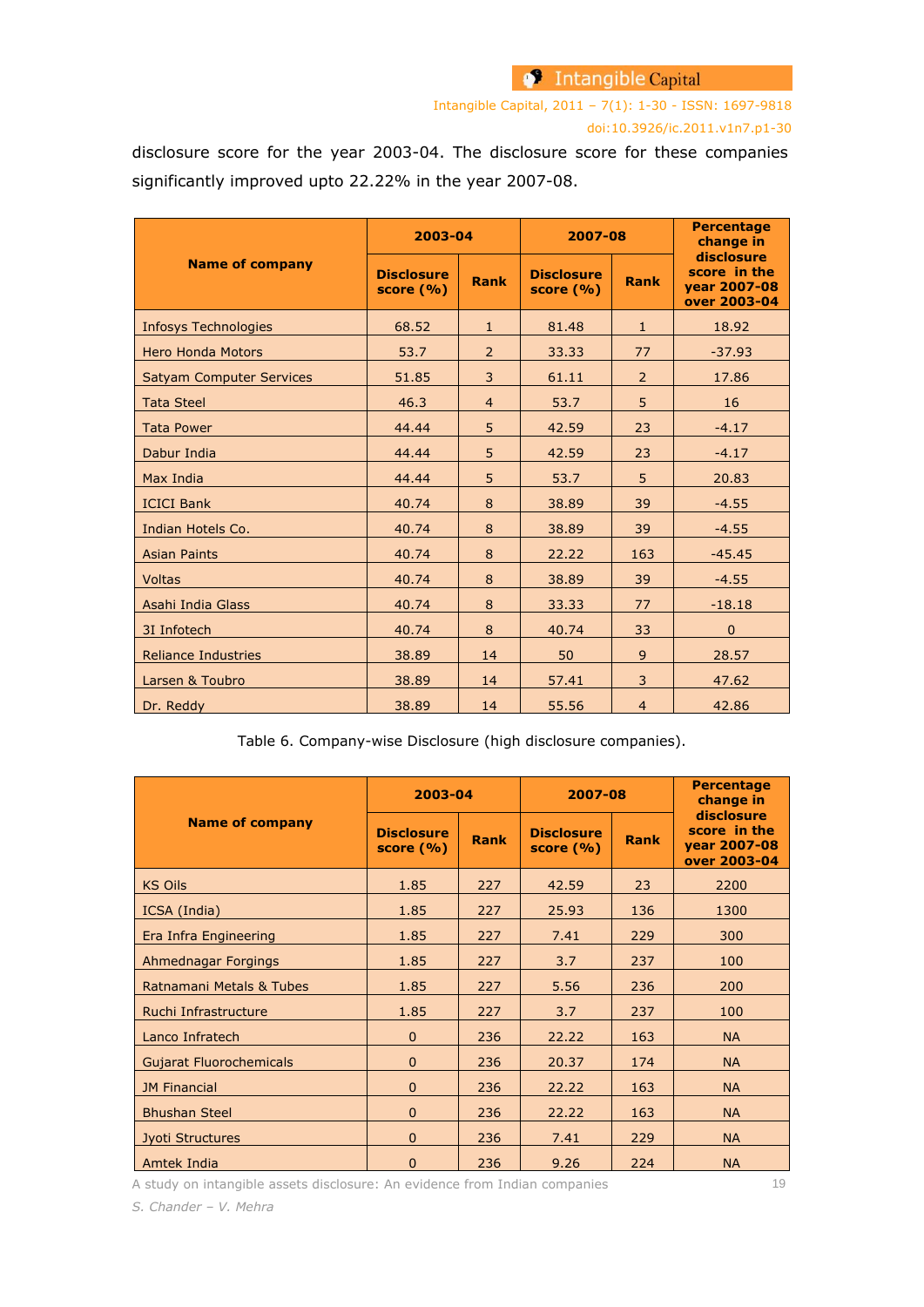|                              |     | $\bullet$ Intangible Capital |     |                                                         |
|------------------------------|-----|------------------------------|-----|---------------------------------------------------------|
|                              |     |                              |     | Intangible Capital, 2011 - 7(1): 1-30 - ISSN: 1697-9818 |
|                              |     |                              |     | doi:10.3926/ic.2011.v1n7.p1-30                          |
| <b>Ganesh Housing Corpn.</b> | 236 | 3.7                          | 237 | <b>NA</b>                                               |
| <b>HBL Power Systems</b>     | 236 | 11.11                        | 217 | <b>NA</b>                                               |

Table 7. Company-wise Disclosure (low disclosure companies).

The above table reveals that the range of disclosure score of the companies varies from zero to 68.52% for the year 2003-04 and from 1.85% to 81.48% for the year 2007-08. Infosys Technologies has occupied first position for both years of the study. Infosys Technologies was the first Indian company to incorporate additional disclosures like Intangible assets scoresheet, Brand Valuation, Human Resource Accounting in its annual reports. Most of the intangible assets information is given in Management Discussion and Analysis section of the annual report. In addition to the above, the average number of attributes reported per company (total number of attributes reported by sample companies divided by total number of companies) is 7 in the year 2003-04 and 10 in the year 2007-08. Also the maximum and the minimum number of attributes reported for any one company is 23 & 0 for the year 2003-04 and 26 & 1 for the year 2007-08 respectively.

Further table 8 gives the classification of companies according to their disclosure percentages for the year 2003-04 and 2007-08.

|                               | <b>Number of companies</b> |         |  |  |  |
|-------------------------------|----------------------------|---------|--|--|--|
| <b>Disclosure Percentages</b> | 2003-04                    | 2007-08 |  |  |  |
| $0 - 20$                      | 149                        | 70      |  |  |  |
| $20 - 40$                     | 81                         | 135     |  |  |  |
| $40 - 60$                     | $12 \overline{ }$          | 36      |  |  |  |
| 60-80                         |                            |         |  |  |  |
| <b>Above 80</b>               |                            |         |  |  |  |
| N                             | 243                        | 243     |  |  |  |

Table 8. Classification of Companies According to the Disclosure Percentages.

Table 8 exhibits that a large number of companies have a disclosure score between 0-20 percent for the year 2003-04. While in the year 2007-08, the number of companies having disclosure score between 0-20 percent has declined and shifted to higher disclosure score range of 20-40 percent. The companies whose disclosure score remarkably improved in the year 2007-08 over the year 2003-04 are KS Oils Ltd (1.85% to 42.59%), ICSA Ltd ( 1.85% to 25.93%), Binani Cement Ltd. (1.85%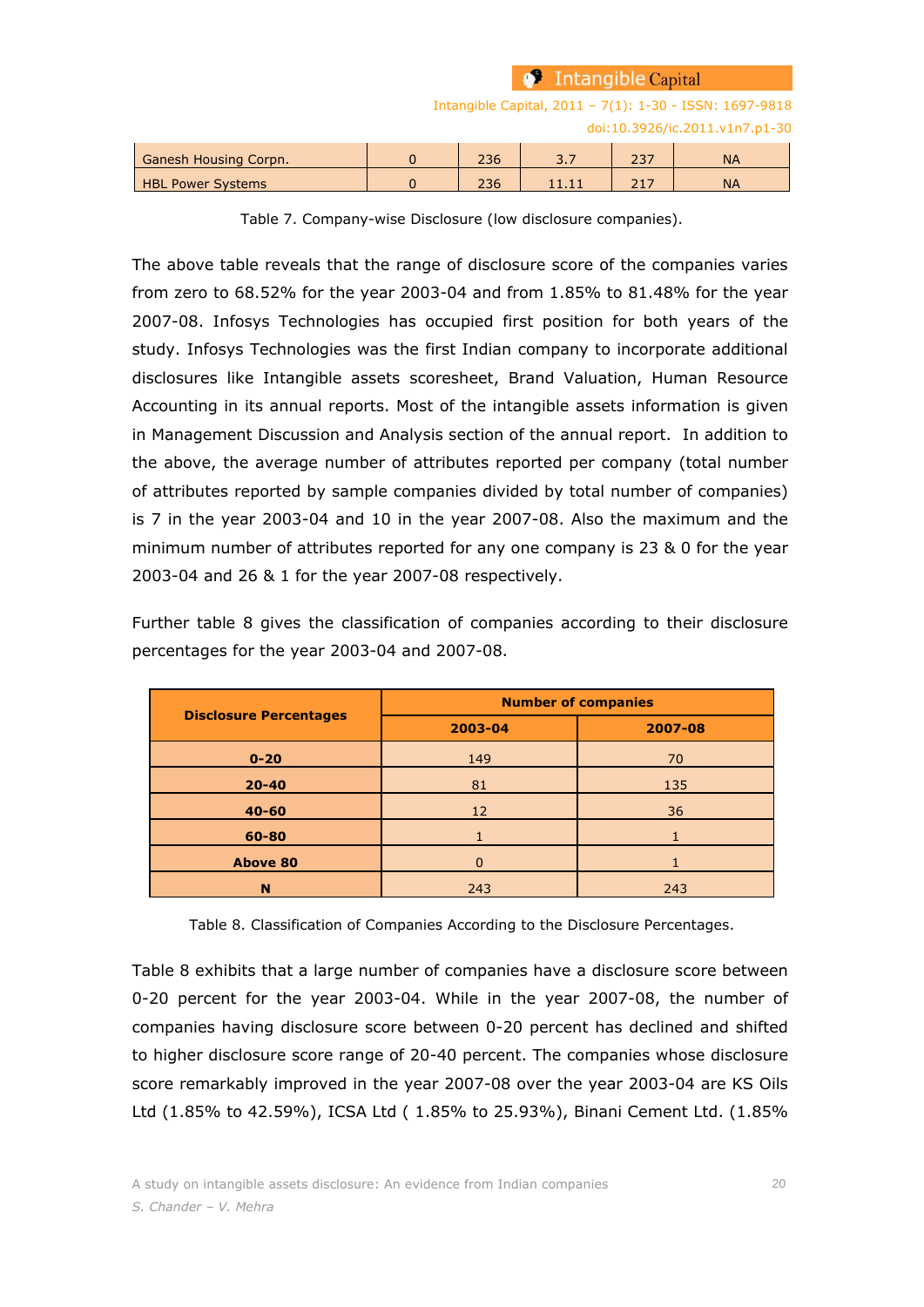Intangible Capital, 2011 – 7(1): 1-30 - ISSN: 1697-9818 doi:10.3926/ic.2011.v1n7.p1-30

to 25.93%), Asian Star Co. Ltd. (1.85% to 20.37%) etc. This shift marks the companies' consistent efforts to improve their intangible assets disclosures.

Table 8 also exhibits that number of companies disclosing within the range of 40- 60 percent have also increased from 12 to 36. While none of the companies is disclosing in "above 80" range in the year 2003-04, Infosys Technologies is the first company to break into this range for the year 2007-08.

The intangible assets disclosure practices of companies on the basis of industry classification like automotive, banking and financial services, software and IT, media and telecommunication etc was also analyzed. The descriptive statistics of different industries i.e. mean disclosure score, standard deviation and range have been presented in table 9 for the years 2003-04 and 2007-08 respectively.

|                                                           | N  | <b>Disclosure Score (in percent)</b> |           |            |            |             |           |            |            |
|-----------------------------------------------------------|----|--------------------------------------|-----------|------------|------------|-------------|-----------|------------|------------|
| <b>Name of industry</b>                                   |    | 2003-04                              |           |            | 2007-08    |             |           |            |            |
|                                                           |    | <b>Mean</b>                          | <b>SD</b> | <b>Min</b> | <b>Max</b> | <b>Mean</b> | <b>SD</b> | <b>Min</b> | <b>Max</b> |
| <b>Agri input and tobacco</b>                             | 11 | 17.51                                | 8.82      | 3.70       | 31.48      | 25.25       | 11.78     | 1.85       | 42.59      |
| <b>Automotive</b>                                         | 15 | 21.85                                | 14.36     | 0.00       | 53.70      | 27.65       | 10.13     | 9.26       | 44.44      |
| <b>Banking &amp; financial</b><br>services                | 16 | 15.63                                | 11.43     | 0.00       | 40.74      | 27.04       | 9.57      | 9.26       | 38.89      |
| Capital goods, industrial<br>and engg products            | 29 | 16.48                                | 10.41     | 0.00       | 40.74      | 24.71       | 10.79     | 3.70       | 48.15      |
| <b>Construction &amp; electricity</b>                     | 26 | 13.39                                | 12.43     | 0.00       | 44.44      | 26.35       | 14.44     | 3.70       | 57.41      |
| <b>Consumer goods,</b><br>electronics, durables<br>& FMCG | 26 | 18.38                                | 14.35     | 1.85       | 44.44      | 27.35       | 12.84     | 3.70       | 46.30      |
| Drugs &<br>pharmaceuticals                                | 31 | 22.64                                | 10.70     | 3.70       | 42.59      | 31.30       | 10.80     | 14.81      | 55.56      |
| Media &<br>telecommunication                              | 8  | 18.98                                | 8.73      | 3.70       | 29.63      | 30.32       | 10.19     | 12.96      | 44.44      |
| Petrochemicals,<br>chemicals & plastic<br>products        | 12 | 22.07                                | 14.57     | 0.00       | 51.85      | 30.86       | 13.71     | 9.26       | 53.70      |
| <b>Software, IT &amp; ITES</b>                            | 28 | 28.04                                | 11.74     | 1.85       | 61.11      | 34.59       | 13.35     | 14.81      | 79.63      |
| <b>Steel &amp; other metals</b><br>and minerals           | 17 | 13.51                                | 12.74     | 0.00       | 46.30      | 24.07       | 15.42     | 3.70       | 53.70      |
| <b>Textiles &amp; apparel</b>                             | 8  | 15.51                                | 7.47      | 3.70       | 24.07      | 28.24       | 6.16      | 16.67      | 37.04      |
| Transport, tourism,<br>hotels & other<br>diversified      | 16 | 15.28                                | 10.40     | 3.70       | 40.74      | 22.69       | 12.31     | 1.85       | 44.44      |

Table 9. Industry Wise Disclosure Score.

A study on intangible assets disclosure: An evidence from Indian companies 21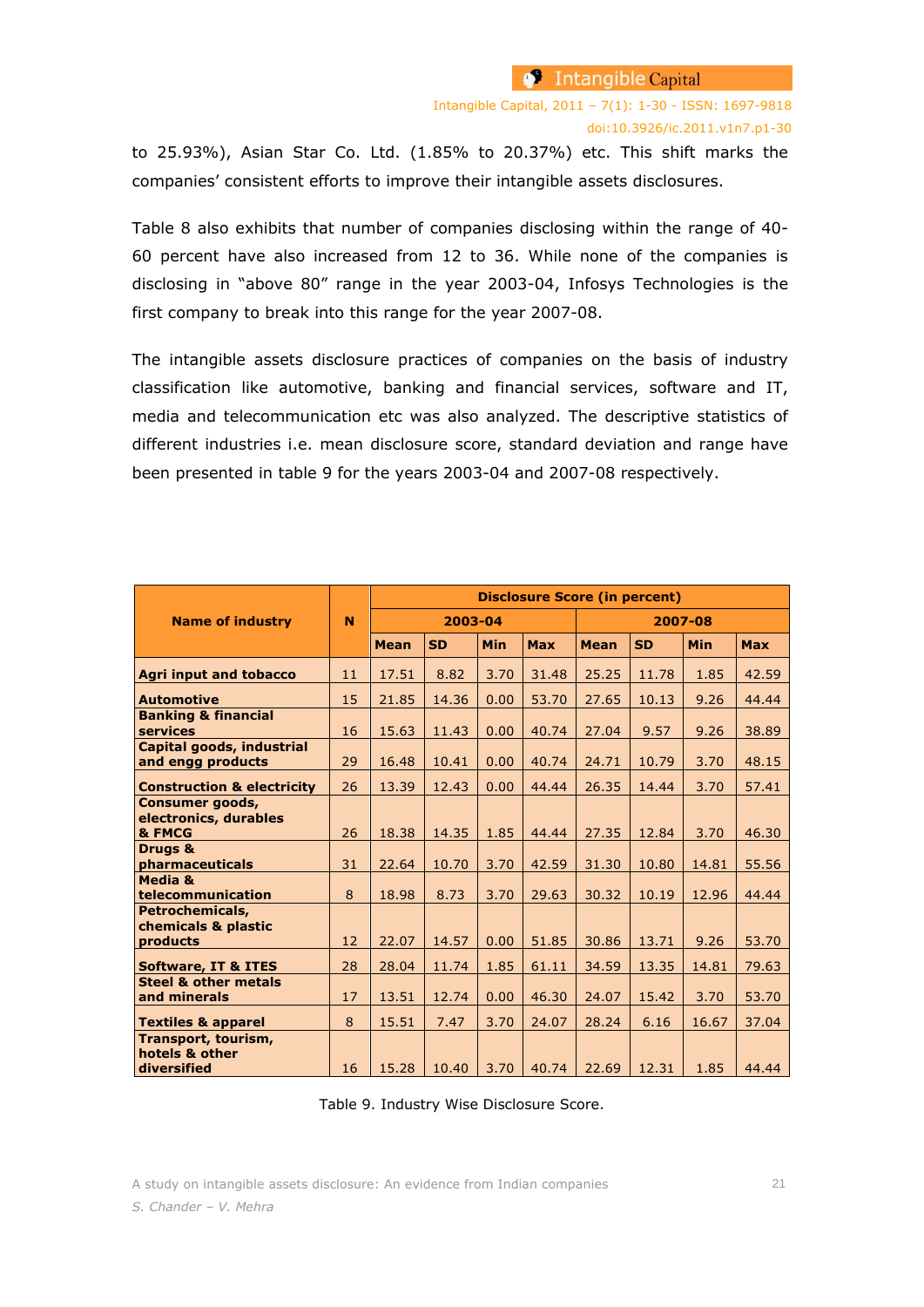### Intangible Capital, 2011 – 7(1): 1-30 - ISSN: 1697-9818 doi:10.3926/ic.2011.v1n7.p1-30

Table 9 shows that the companies belonging to different industries have variations in their mean disclosure score for both years of the study. It clearly shows that the mean disclosure score of software industry is highest for both years of the study. The score is 28.04% in 2003-04 and this increased to 34.59% in the year 2007-08. Variations and range has also increased in the year 2007-08 over 2003-04. The mean disclosure score of drugs and pharmaceutical industry has increased from 22.64% in the year 2003-04 to 31.30% in year 2007-08. This industry occupies second highest mean disclosure score for both years of the study. A slight increase in variations and range is also noticed for this industry in the year 2007-08 as compared to 2003-04.

The disclosure regarding intangible assets has improved for almost all the industries for the year 2007-08 over the year 2003-04.This might be inspired by higher investor expectation from all the companies belonging to different industries and increased awareness of the significance of intangible assets amongst the companies.

The finding that the mean disclosure score of software, IT and ITES industry is highest as compared to other industries is not surprising. Firms in this knowledge based industry need to be more proactive as they face greater competition and they often have to rely on immutable intangibles that are difficult for competitors to imitate (Teece, 2000). The high mean disclosure score for Drugs and pharmaceutical industry could be motivated by the need to recognize the research activities and patents in this industry.

#### *Inter-period comparison of intangible assets disclosure*

In addition to the above, the intangible assets disclosure pattern for both the years of the study has also been analyzed with the help of paired sample t-test. It was applied to find out any significant difference in the intangible assets reporting of the companies in the year 2003-04 and 2007-08. Table 10 presents the results of this test.

Table 10 depicts that the difference between mean disclosure score of intangible assets for the year 2003-04 and 2007-08 is significant at one percent level. Thus, the companies in India on an average disclose more on intangible assets in 2007- 08 than in 2003-04 and such difference is significant. An upward trend in intangible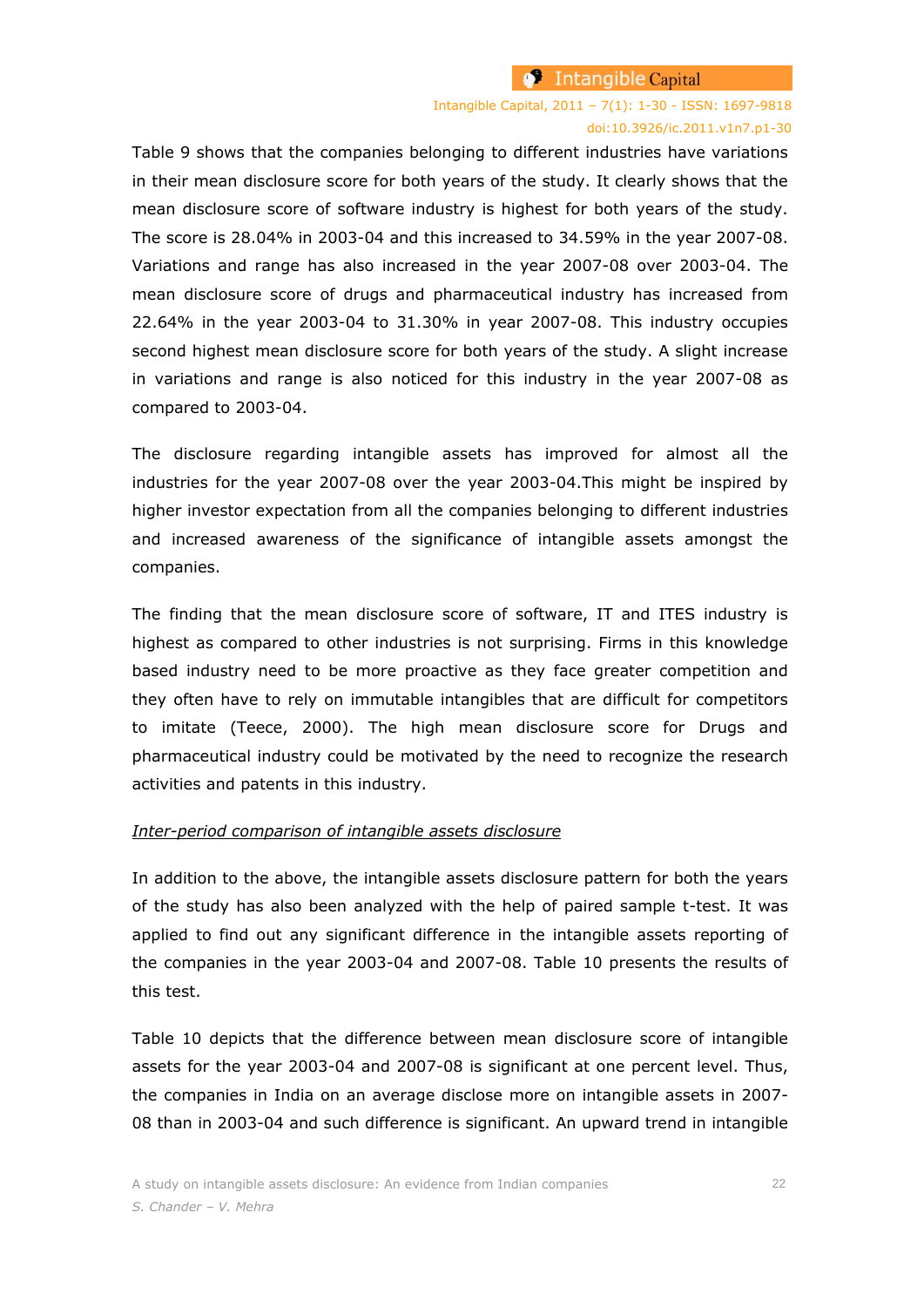Intangible Capital, 2011 – 7(1): 1-30 - ISSN: 1697-9818 doi:10.3926/ic.2011.v1n7.p1-30

assets disclosure indicates increasing awareness about the significance of intangible assets reporting among Indian companies.

| Year    | <b>Number of</b><br><b>Companies</b> | <b>Mean</b> | Std.<br><b>Deviation</b> | <b>Std. Error</b><br><b>Mean</b> |       | Sig. (2-<br>tailed) |
|---------|--------------------------------------|-------------|--------------------------|----------------------------------|-------|---------------------|
| 2003-04 | 243                                  | 18.84       | 12.451                   | 0.799                            | 14.21 | $\Omega$            |
| 2007-08 | 243                                  | 28.09       | 12.452                   | 0.799                            |       |                     |

Table 10. Results of paired sample t-test.

### **7. Conclusion**

Based on the above discussions and analysis of the intangible assets disclosure practices of selected Indian companies made on the basis of attribute-wise and company-wise disclosures, the following conclusions can be drawn:

- The level of intangible assets disclosure is low in case of Indian firms, though it has improved in the year 2007-08 as compared to the year 2003- 04 (Reference table 3).
- Out of the five categories of the intangible assets disclosure index, external capital is the most reported category for both the years of the study. It has a disclosure score of 37.90% and 35.83% in the years 2003-04 and 2007- 08 respectively. This could be due to the pivotal role of these disclosures in influencing stakeholder decisions. In order to prove their edge over their competitors the companies might want to emphasize on relations with their distributors, business associates, customers, society and other organizations, and promote their brand, which are all attributes of external capital.
- In all the five categories, the attributes most reported are "number of employees" (human capital), "markets & market share" (external capital), "business collaborations" (external capital), "research projects" (internal capital), "intangible assets valuation" (mandatory disclosure requirement) and "details of amortization rates, method and carrying amount at beginning and end of period" (mandatory disclosure requirement). This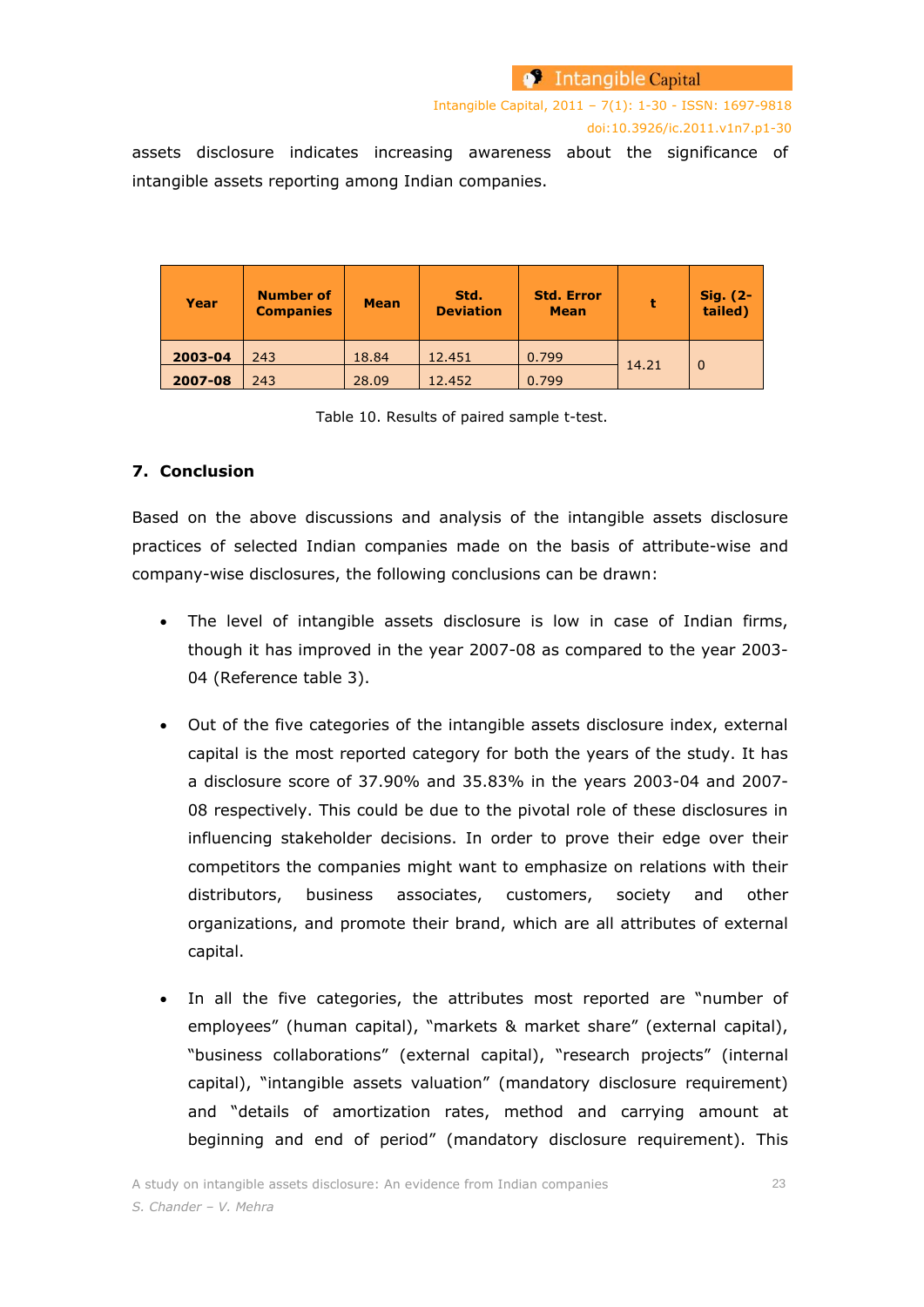implies that the companies in India tend to report mostly those attributes of intangible assets which are either mandatory or the disclosure of which can create competitive advantage for them ( e.g. business collaborations, projects, market share).

- Reporting of intangible assets is unorganized and unsystematic. This is due to the lack of an established, and generally accepted framework for reporting these assets. It may also be the case that companies are genuinely committed to the idea of managing and developing their intangible assets but do not have, or are not aware of the benefits from its disclosure to stakeholders. Some companies view the development of intangible assets as being an internal management issue and therefore outside the scope of the annual report (Guthrie & Petty, 2000).
- The accounting standards on intangible assets available worldwide require the disclosure of such intangible assets that can be valued in monetary term and thus can be shown in the balance sheet of a company. The research on the other side takes a broader view of intangible assets to include their qualitative description also. So there is a need to develop an index of intangible assets disclosure to incorporate both quantitative as well as qualitative description of intangible assets.
- The lack of established and generally accepted intangible assets reporting framework has contributed to unorganized and unsystematic reporting of these assets.
- Analysis of qualitative and quantitative nature of disclosure shows that the intangible assets reporting is mainly qualitative. Though in the year 2007- 08 there is s shift in trend towards quantitative disclosures over the year 2003-04.
- The mean disclosure score of intangible assets for 243 companies improved in 2007-08 over 2003-04 and these differences are significant at 1% level of significance. This implies that with the passage of time, the Indian companies are becoming conscious of the potential benefits of disclosing intangible assets in their annual reports.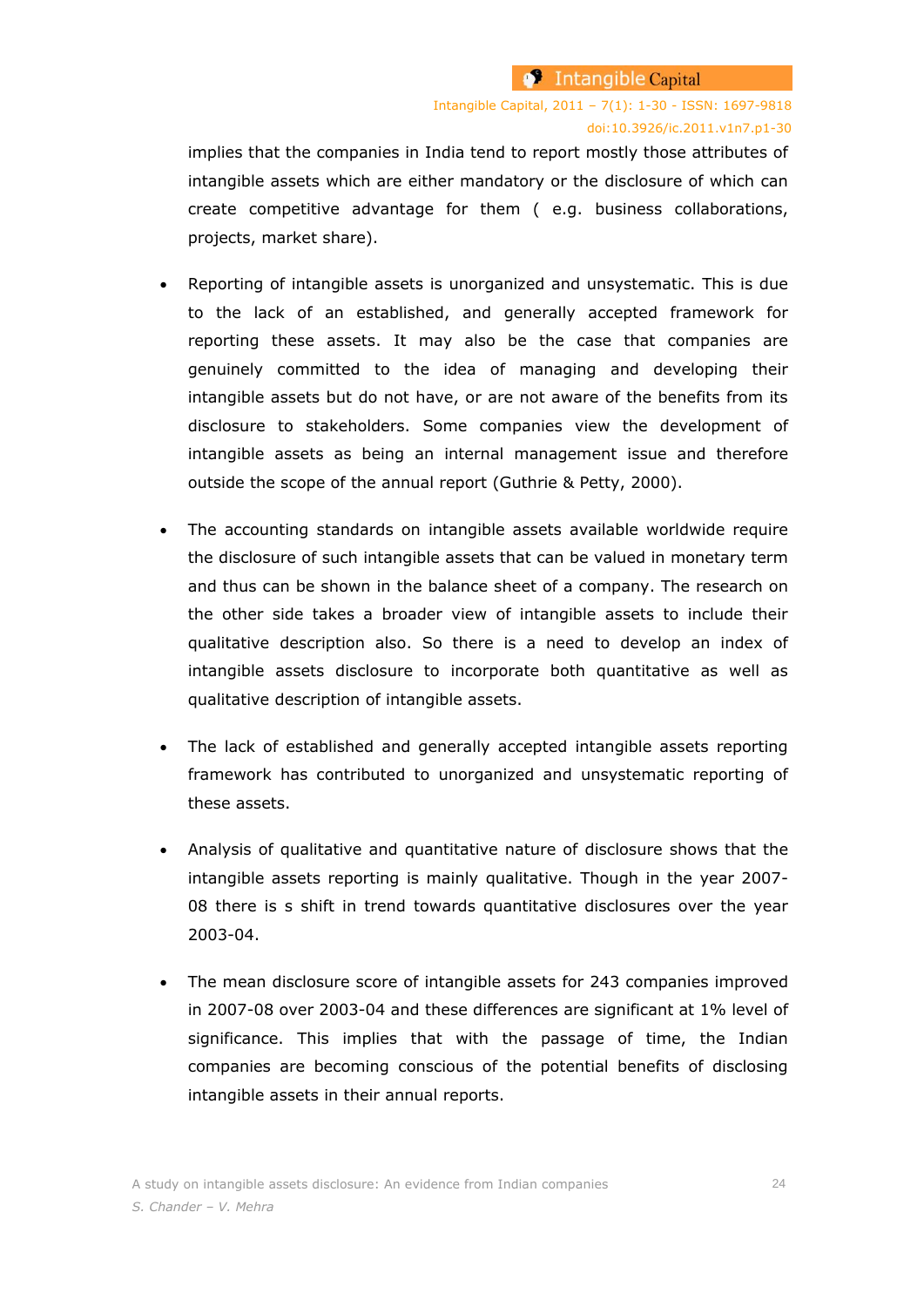- Most of the intangible assets disclosures were found in the Management Discussion and Analysis (MDA) section of an annual report.
- Infosys Technologies Ltd has the highest intangible assets disclosure score for both years of the study (2003-04: 68.52%, 2007-08: 81.48%). Satyam Computer Services Ltd., Tata steel Ltd., Max India Ltd., Reliance Industries Ltd., Larsen and Toubro Ltd., Dr.Reddy Ltd., Wipro Ltd., are few other companies with high disclosure scores for both the years of the study. These companies belong to the industries where intangible assets play a crucial role in their growth.
- Software industry has highest mean disclosure score of intangible assets in India. The possible reason for this could be the paramount importance of intangible assets to this industry and high overseas stakeholders' expectations.

### **References**

ABEYSEKERA, I.; GUTHRIE J. (2005). An Empirical Investigation of Annual Reporting Trends of Intellectual Capital in Sri Lanka. *Critical Perspectives on Accounting*, 16(2): 151-163.

[doi:10.1016/S1045-2354\(03\)00059-5](http://dx.doi.org/10.1016/S1045-2354(03)00059-5)

- ALI, M.; KHAN, H.; FATIMA, Z.K. (2008). Intellectual Capital Reporting Practices: A Study on Selected Companies in Bangladesh. *Journal of Business Studies*, 29(1): 81-104.
- APRIL, K.A.; BOONIA, P.; DEGLON, D. (2003). Intellectual Capital measurement and reporting: establishing a practice in South African inning. *Journal of Intellectual Capital*, 4(2):165-180.

[doi:10.1108/14691930310472794](http://dx.doi.org/10.1108/14691930310472794)

BONTIS, N.; CROSSAN, M.; HULLAND, J. (2002). Managing an Organizational Learning System by Aligning Stocks and Flows. *Journal of Management Studies*, 39(4); 437-469.

[doi:10.1111/1467-6486.t01-1-00299](http://dx.doi.org/10.1111/1467-6486.t01-1-00299)

A study on intangible assets disclosure: An evidence from Indian companies 25 *S. Chander – V. Mehra*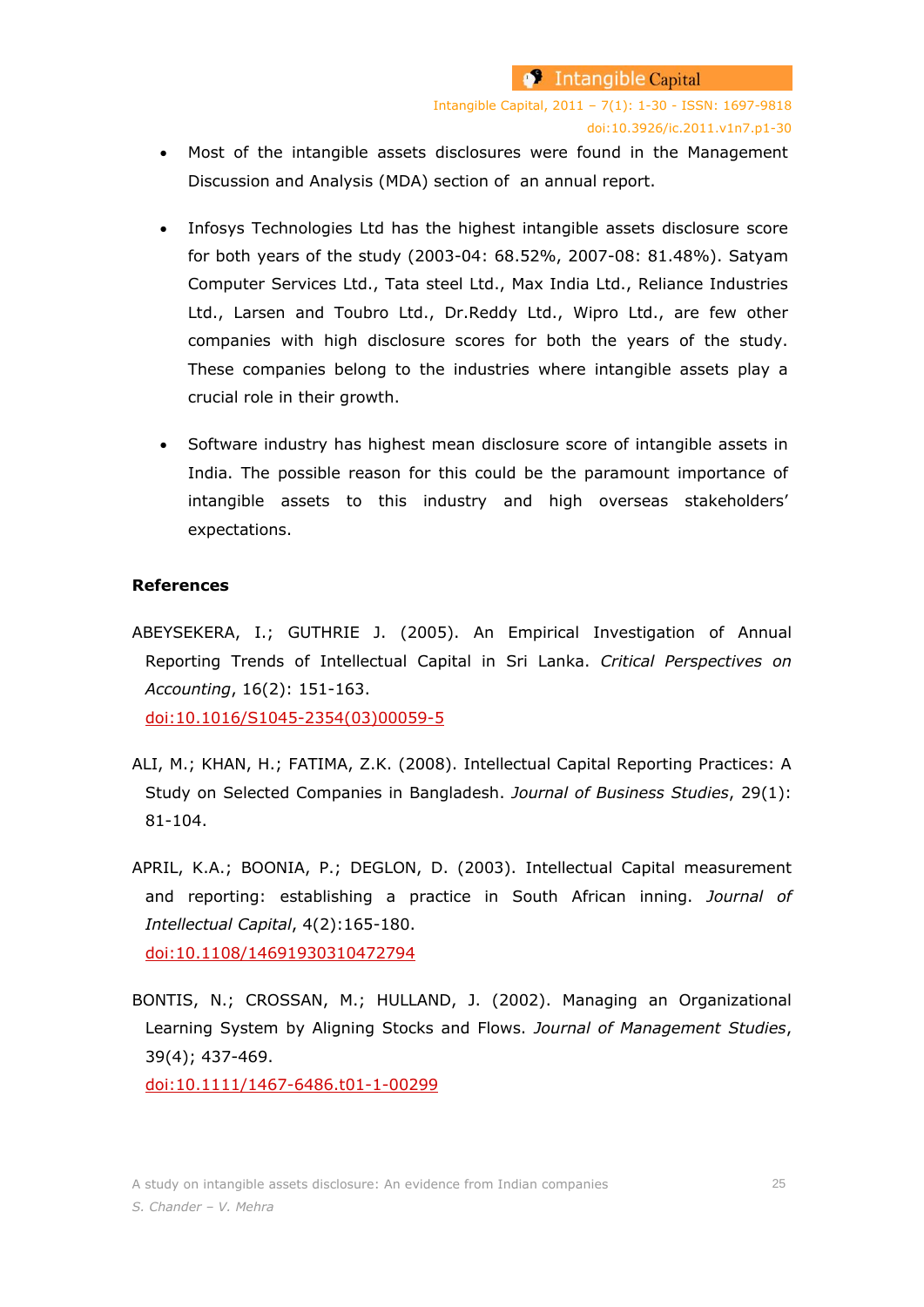- BONTIS, N. (2003). Intellectual Capital disclosures in Canadian Corporations. *Journal of Human Resource Costing and Accounting*, 7(1): 9-20. [doi:10.1108/eb029076](http://dx.doi.org/10.1108/eb029076)
- BOTOSAN, C. (1997). Disclosure level and the cost of equity capital. *Accounting Review*, 72(3): 323-349.
- BOZZOLAN, S.; FAVOTTO, F.; RICCERI, F. (2003). Italian annual intellectual capital disclosure. *Journal of Intellectual Capital*, 4(4): 543-558. [doi:10.1108/14691930310504554](http://dx.doi.org/10.1108/14691930310504554)
- BRENNAN, N. (2001). Reporting intellectual Capital in annual reports: evidence from Ireland. *Accounting, Auditing and Accountability Journal*, 14(4): 423-436. [doi:10.1108/09513570110403443](http://dx.doi.org/10.1108/09513570110403443)
- EDVINSSON, L.; MALONE, M.S. (1997). *Intellectual Capital: Realizing Your Company's True Value by Finding Its Hidden Brainpower*. New York: Harper Business.
- FASB (1978). *Statements of Financial Accounting Concepts – 1 on Objectives of Financial Reporting by Business Enterprises.* http://www.fasb.org/cs/BlobServer?blobcol=urldata&blobtable=MungoBlobs&blob key=id&blobwhere=1175820899258&blobheader=application%2Fpdf
- GARCÍA-PARRA, M.; SIMO, P.; MUNDET, J.; GUZMAN, J. (2004). Intangibles: assets and liabilities. *Intangible Capital*, 0(3): 70-86.
- GARCÍA-PARRA, M.; SIMO, P.; SALLAN, J.M.; MUNDET, J. (2009). Intangible liabilities: beyond models of intellectual assets. *Management Decision*, 47(5): 819-830.

[doi:10.1108/00251740910960141](http://dx.doi.org/10.1108/00251740910960141)

- GERPOTT, T.J.; THOMAS, S.E.; HOFFMANN, A.P. (2008). Intangible asset disclosure in the telecommunications industry. *Journal of Intellectual Capital*, 9(1): 37-61. [doi:10.1108/14691930810845795](http://dx.doi.org/10.1108/14691930810845795)
- GOH, P.; LIM, K. (2004). Disclosing intellectual capital in company annual reports. Evidence from Malaysia. *Journal of Intellectual Capital*, 5(3): 500-510. [doi:10.1108/14691930410550426](http://dx.doi.org/10.1108/14691930410550426)

A study on intangible assets disclosure: An evidence from Indian companies 26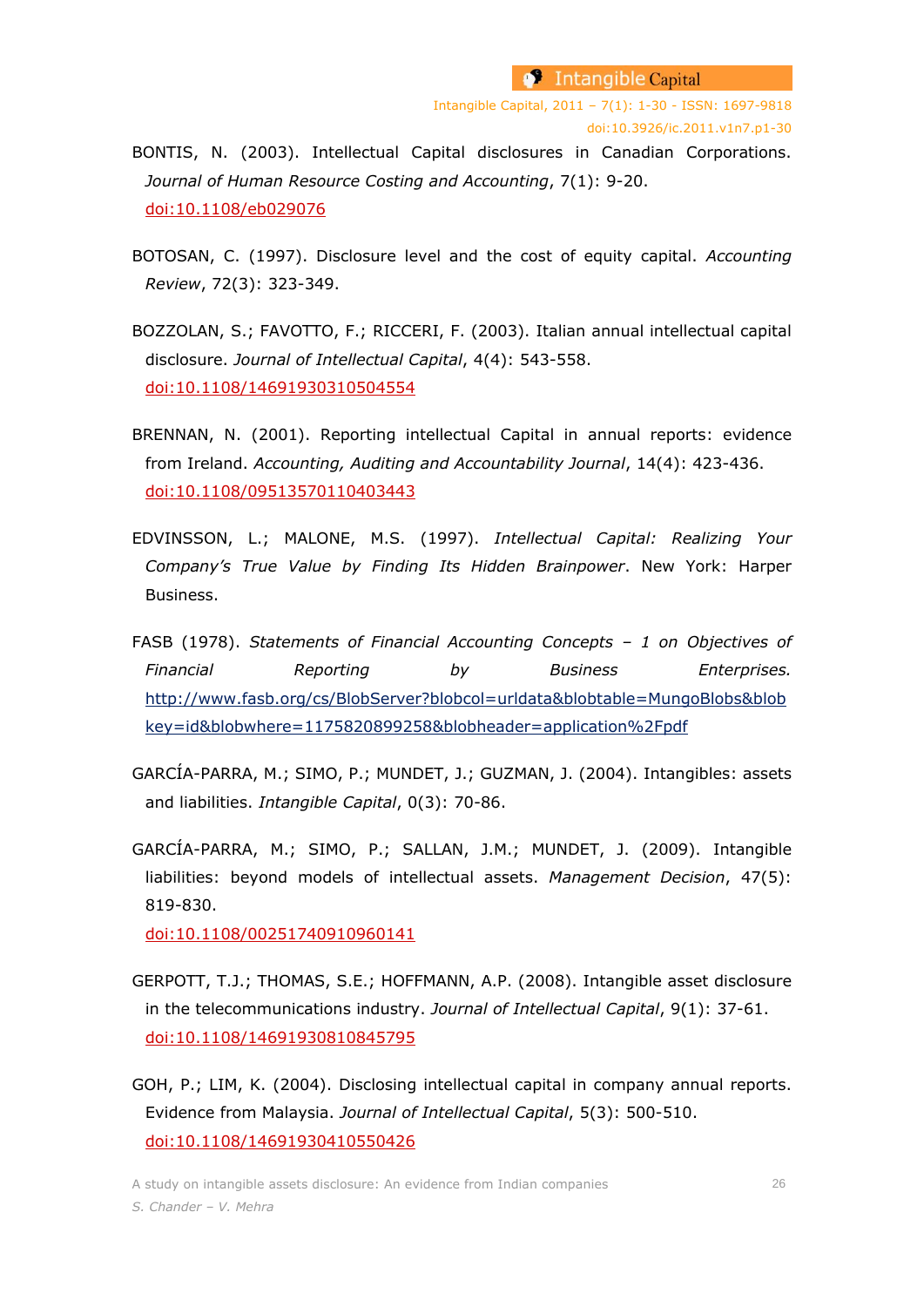Intangible Capital, 2011 – 7(1): 1-30 - ISSN: 1697-9818 doi:10.3926/ic.2011.v1n7.p1-30

GUTHRIE, J.; PETTY, R. (2000). Intellectual Capital: Australian annual reporting practices. *Journal of Intellectual Capital*, 1(3): 241-251. [doi:10.1108/14691930010350800](http://dx.doi.org/10.1108/14691930010350800)

- GUTHRIE, J.; PETTY, R.; JOHANSON, U. (2001). Sunrise in the Knowledge economy: Managing, measuring and reporting intellectual capital. *Accounting, Auditing and Accountability Journal*, 14(4): 365-382. [doi:10.1108/EUM0000000005869](http://dx.doi.org/10.1108/EUM0000000005869)
- GUTHRIE, J.; PETTY, R.; YONGVANICH, K.; RICCERI, F. (2004). Using Content Analysis as a research method to inquire into intellectual capital reporting. *Journal of Intellectual Capital*, 5(2): 282-293. [doi:10.1108/14691930410533704](http://dx.doi.org/10.1108/14691930410533704)
- GUTHRIE, J.; PETTY, R.; RICCERI, F. (2006). The voluntary reporting of intellectual capital: Comparing evidence from Hong Kong and Australia. *Journal of Intellectual Capital*, 7(2): 254-271. [doi:10.1108/14691930610661890](http://dx.doi.org/10.1108/14691930610661890)
- IFAC (1998). *Measurement and Management of Intellectual Capital*. New York, NY: IFAC.
- KAMATH, B. (2008). Intellectual Capital Disclosure in India: content analysis of "Teck" firms. *Journal of Human Resource Costing and Accounting*, 12(3): 213- 224.

[doi:10.1108/14013380810919859](http://dx.doi.org/10.1108/14013380810919859)

- LEV, B. (2001). *Intangibles. Management, Measurement, and Reporting.* Washington D.C: The Brookings Institution.
- MECA, E.G.; MARTINEZ, I., (2005). Assessing the quality of disclosure on intangibles in the Spanish Capital Market. *European Business Review*, 17(4): 305- 313.

[doi:10.1108/09555340510607352](http://dx.doi.org/10.1108/09555340510607352)

MERITUM (2000). *Guidelines for the measurement and disclosure of intangibles*. [http://www.fek.su.se/home/bic/meritum/download/Guidelines.rtf,](http://www.fek.su.se/home/bic/meritum/download/Guidelines.rtf) consulted: 2007-October 15<sup>th</sup>.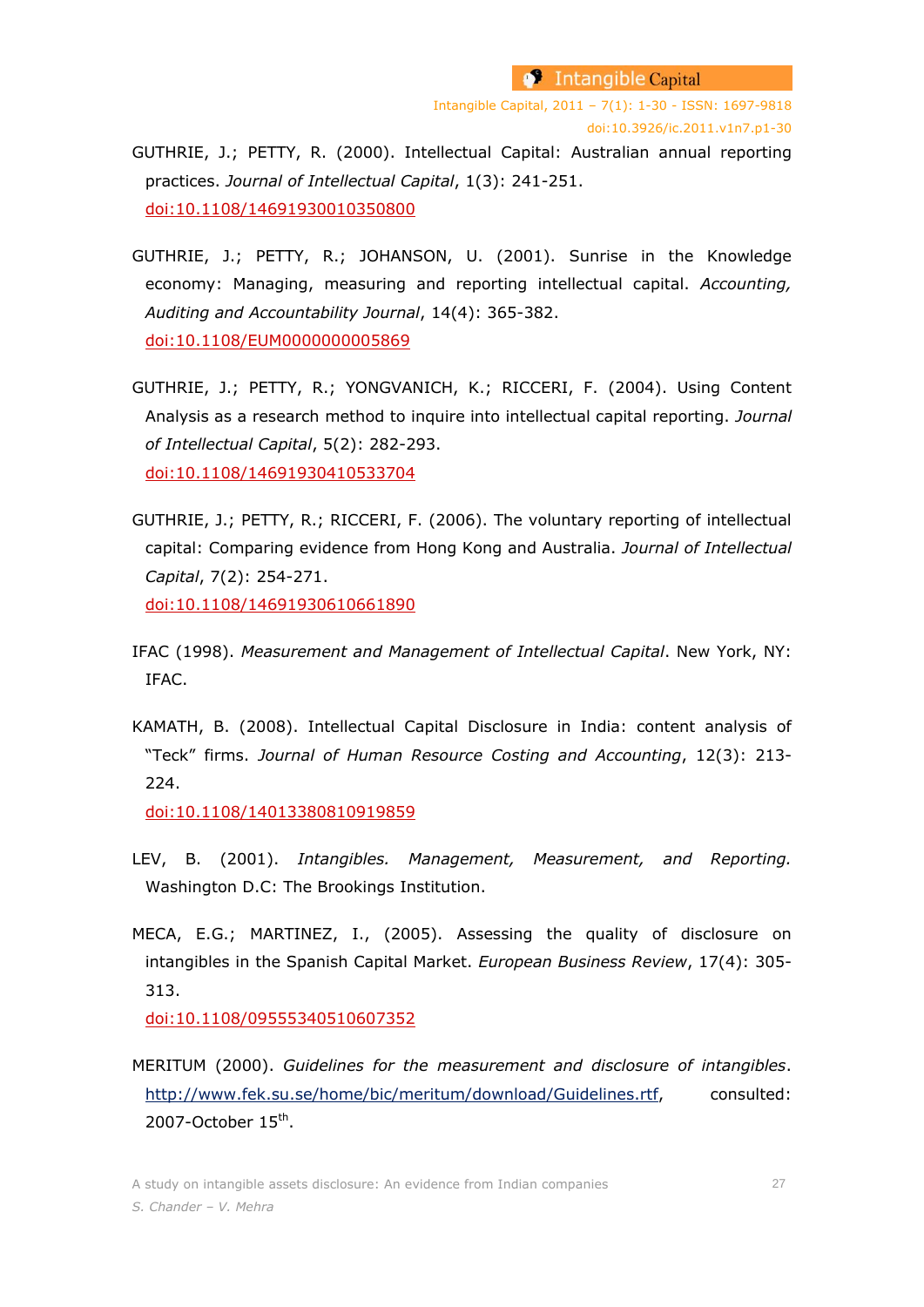Intangible Capital, 2011 – 7(1): 1-30 - ISSN: 1697-9818 doi:10.3926/ic.2011.v1n7.p1-30

MILNE, M.; ADLER, R. (1999). Exploring the reliability of social and environmental disclosures content analysis. *Accounting, Auditing & Accountability Journal*, 12(2): 237-256.

[doi:10.1108/09513579910270138](http://dx.doi.org/10.1108/09513579910270138)

- OLIVEIRA, L.; RODRIGUES, L.L.; CRAIG, R. (2006). Firm–Specific determinants of intangibles reporting: evidence from the Portuguese stock market. *Journal of Human Resource Costing and Accounting*, 10(1): 11-33. [doi:10.1108/14013380610672657](http://dx.doi.org/10.1108/14013380610672657)
- OLIVERAS, E.; KASPERSKAYA, Y. (2005). *Reporting Intellectual Capital in Spain.* [http://papers.ssrn.com/sol3/papers.cfm?abstract\\_id=848664,](http://papers.ssrn.com/sol3/papers.cfm?abstract_id=848664) consulted: 2009-December 15<sup>th</sup>.
- ORDÓÑEZ DE PABLOS, P. (2005). Intellectual capital reports in India: lessons from a case study. *Journal of Intellectual Capital*, 6(1): 141-149. [doi:10.1108/14691930510574717](http://dx.doi.org/10.1108/14691930510574717)
- STEENKAMP, N. (2007). *Intellectual Capital Reporting in New Zealand: refining content analysis as a research method*. PhD Thesis, Auckland University of Technology, Auckland (unpublished).
- SUJAN, A.; ABEYSEKERA, I. (2007). Intellectual Capital Reporting practices of the top Australian firms. *Australian Accounting Review*, 17(2): 71-83. [doi:10.1111/j.1835-2561.2007.tb00445.x](http://dx.doi.org/10.1111/j.1835-2561.2007.tb00445.x)
- SVEIBY, K.E. (1997). *The New Organisational wealth. Managing and measuring Knowledge-Based assets*. New York, NY: Berrett-Koehler.
- TEECE, D.J. (2000). Strategies for Managing Knowledge Assets: The role of Firm Structure and Industrial Context. *Long Range Planning*, 33: 35-54. [doi:10.1016/S0024-6301\(99\)00117-X](http://dx.doi.org/10.1016/S0024-6301(99)00117-X)
- VERGAUWEN, P.G.M.C.; ALEM, F.J.C. (2005). Annual report IC disclosures in the Netherlands, France and Germany. *Journal of Intellectual Capital*, 6(1): 89-104. [doi:10.1108/14691930510574681](http://dx.doi.org/10.1108/14691930510574681)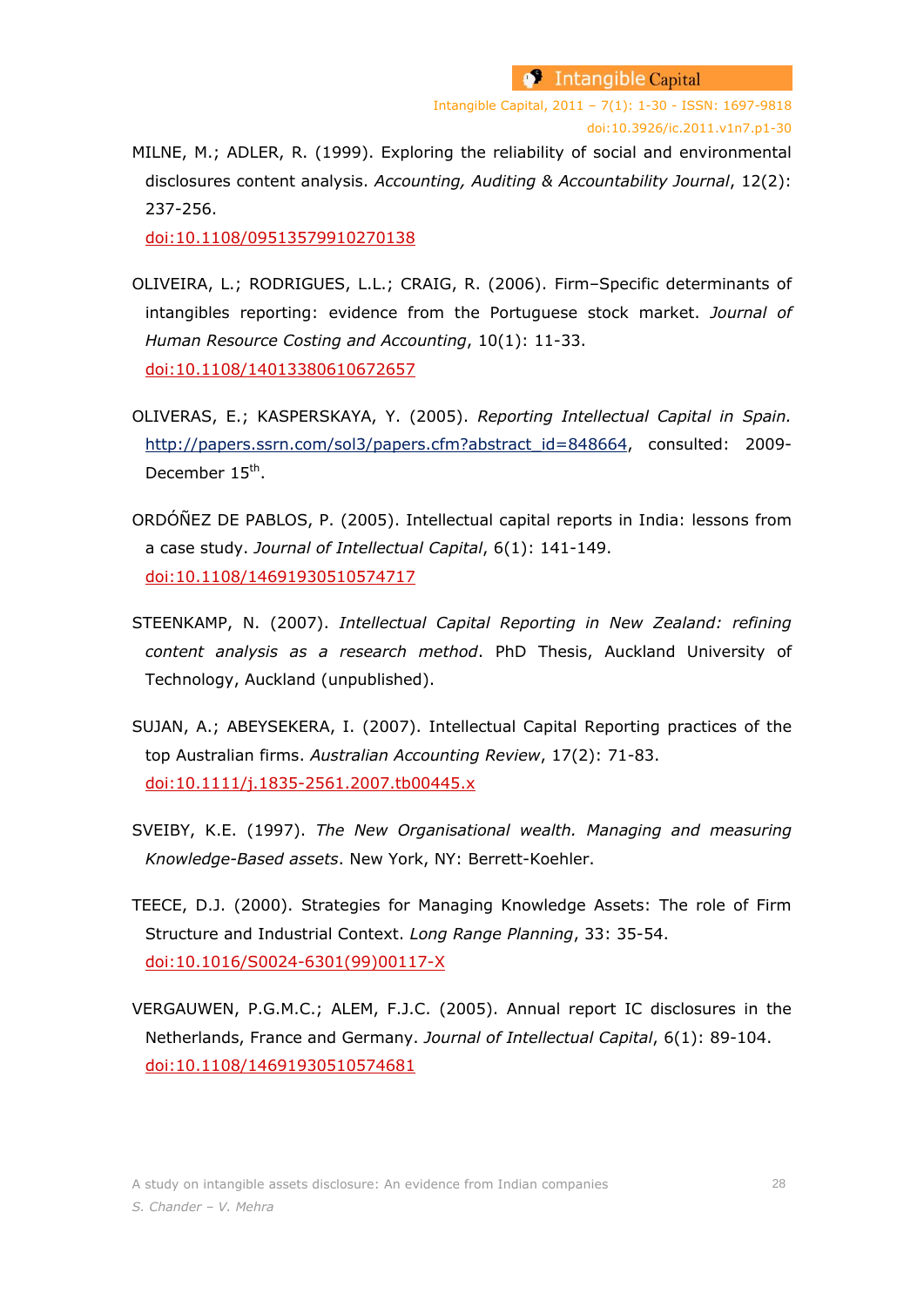Intangible Capital, 2011 – 7(1): 1-30 - ISSN: 1697-9818 doi:10.3926/ic.2011.v1n7.p1-30 WONG, M.; GARDENER, C. (2004). Intellectual Capital Disclosure: New Zealand

evidence. *Journal of Economic Literature*, [http://www.afaanz.org/web2005/papers/gardnerc.pdf,](http://www.afaanz.org/web2005/papers/gardnerc.pdf) consulted: 2008-July 31.

WOODROCK, J.; WHITING, R.H. (2009). *Intellectual capital disclosures by Australian companies*, accepted for presentation at the AFAANZ Conference. [http://eprints.otago.ac.nz/859/1/03\\_2009\\_Ros\\_Whiting.pdf,](http://eprints.otago.ac.nz/859/1/03_2009_Ros_Whiting.pdf) consulted: 2009-November 29.

# **Appendix A**

### **Intangible asset disclosure index**

# **1. Human capital**

Employees- -Number -Gender -Professional qualification & Experience -Compensation Training & Development Work related knowledge Entrepreneurial Spirit Human resource accounting

# **2. External capital**

Brands and their descriptions Brand Valuation Distribution channels Market share, markets Business collaboration Customer satisfaction Customer information Social activities

# **3. Internal capital**

Research projects Networking and information Systems Organization Structure Corporate culture Patents Copyrights **Trademarks** 

# **4. Intangible assets scoresheet**

# **5. Requirements of accounting standard-26**

A study on intangible assets disclosure: An evidence from Indian companies 29 *S. Chander – V. Mehra*